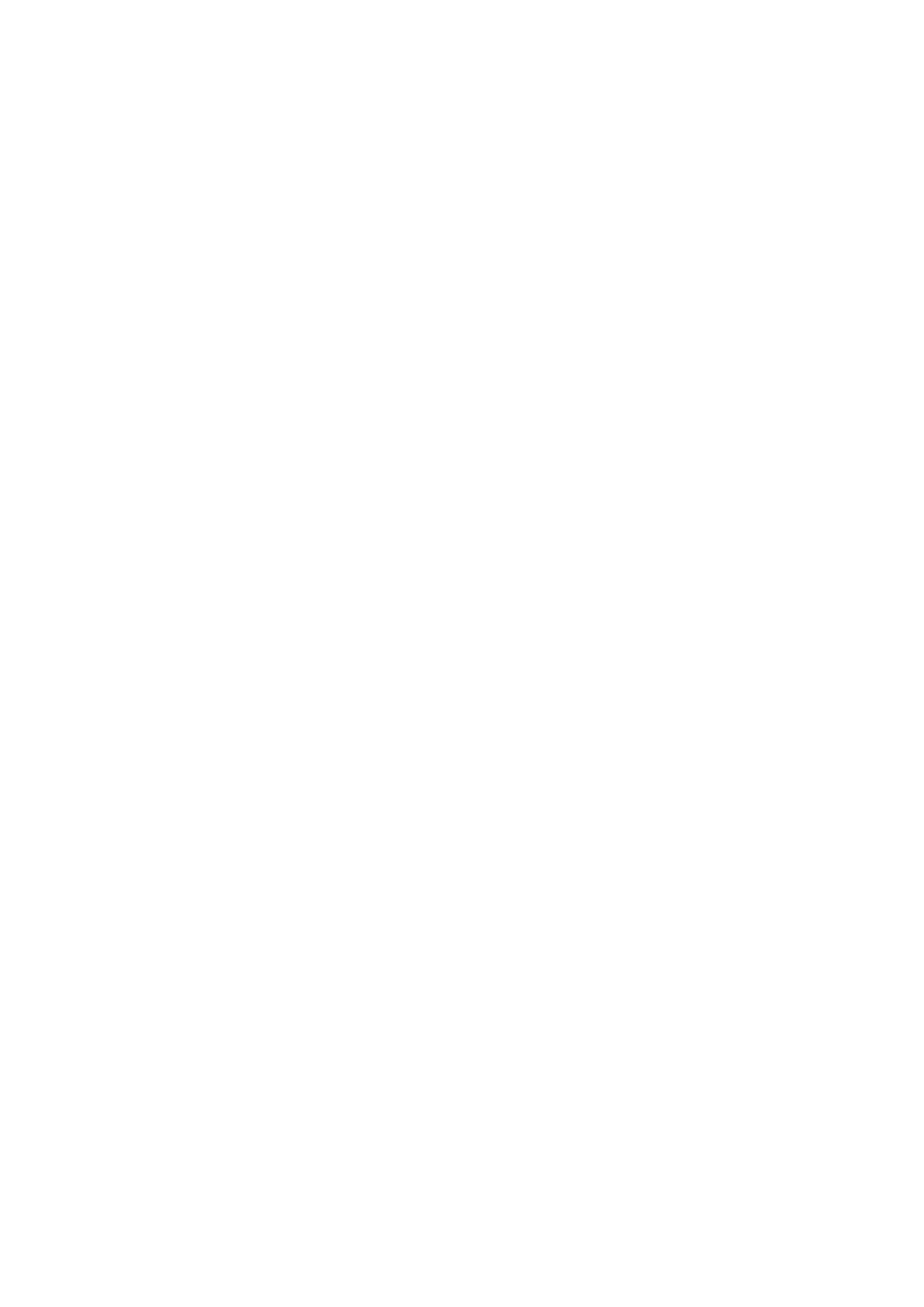## **LETTER FROM THE DIRECTOR**

It is my privilege to inform readers of the successful completion of the 175th International Training Course on the *Treatment of Women Offenders*, which took place online from 26 October to 11 November 2021. In this Course, we welcomed 21 overseas participants: 14 from Asia, 2 from Africa, 3 from Central America and 2 from Oceania. The participants included corrections officers, probation officers, police officers, government attorneys and other public officials involved in the field of crime prevention and criminal justice. As this newsletter demonstrates, the Course was extremely productive. It consisted of lectures by visiting experts, ad hoc lecturers, UNAFEI faculty members, individual presentations and interactive online discussion sessions.

Despite accounting for less than 10 per cent of the global prison population, the number of women in prison is increasing at more than double the rate of men. While prisons and treatment programmes are oriented toward men, women offenders share a set of unique, gender-specific characteristics. They are socially and economically marginalized; they have prior histories of trauma and sexual abuse and higher rates of mental health issues; they tend to commit nonviolent crimes; and they are typically the primary caregivers of minor children. Women offenders cannot effectively rehabilitate or reintegrate themselves into society unless their unique needs are addressed. Accordingly, criminal justice systems need to become gender informed, create gender-responsive (based on the lived experience of women and girls) policies and practices, and provide gender-specific interventions on an individual basis.

UNAFEI, as one of the institutes of the United Nations Crime Prevention and Criminal Justice Programme Network, held this Course to offer participants an opportunity to clarify and analyse the current situation of the treatment of women offenders in each participating country and to explore more effective practices for doing so. Additionally, the participants were able to share experiences, gain knowledge, and build a human network of counterparts.

 During the Course, the participants diligently and comprehensively examined the main theme, primarily through a comparative analysis. The participants shared their own experiences and knowledge of the issues and identified problems and areas in which improvements could be made. With the academic and practical input from the visiting experts, ad hoc lecturers and UNAFEI faculty – and the in-depth discussions they had with each other – the participants are now better equipped to enhance the policies and practices related to the treatment of women offenders in their respective countries.

 I would like to offer my sincere congratulations to all the participants upon their successful completion of the Course, made possible by their strenuous efforts. My heartfelt gratitude goes out to the visiting experts and ad hoc lecturers who contributed a great deal to the Course's success. Furthermore, I appreciate the indispensable assistance and cooperation extended to UNAFEI by various agencies and institutions that helped diversify the Course.

I would also like to express my great appreciation to the Japan International Cooperation Agency (JICA) for its immeasurable support throughout the Course. At the same time, a warm tribute must be paid to the Asia Crime Prevention Foundation (ACPF) and its branch organizations for their substantial contributions to our activities. Lastly, I owe my gratitude to all the individuals whose unselfish efforts behind the scenes contributed significantly to the successful realization of this Course.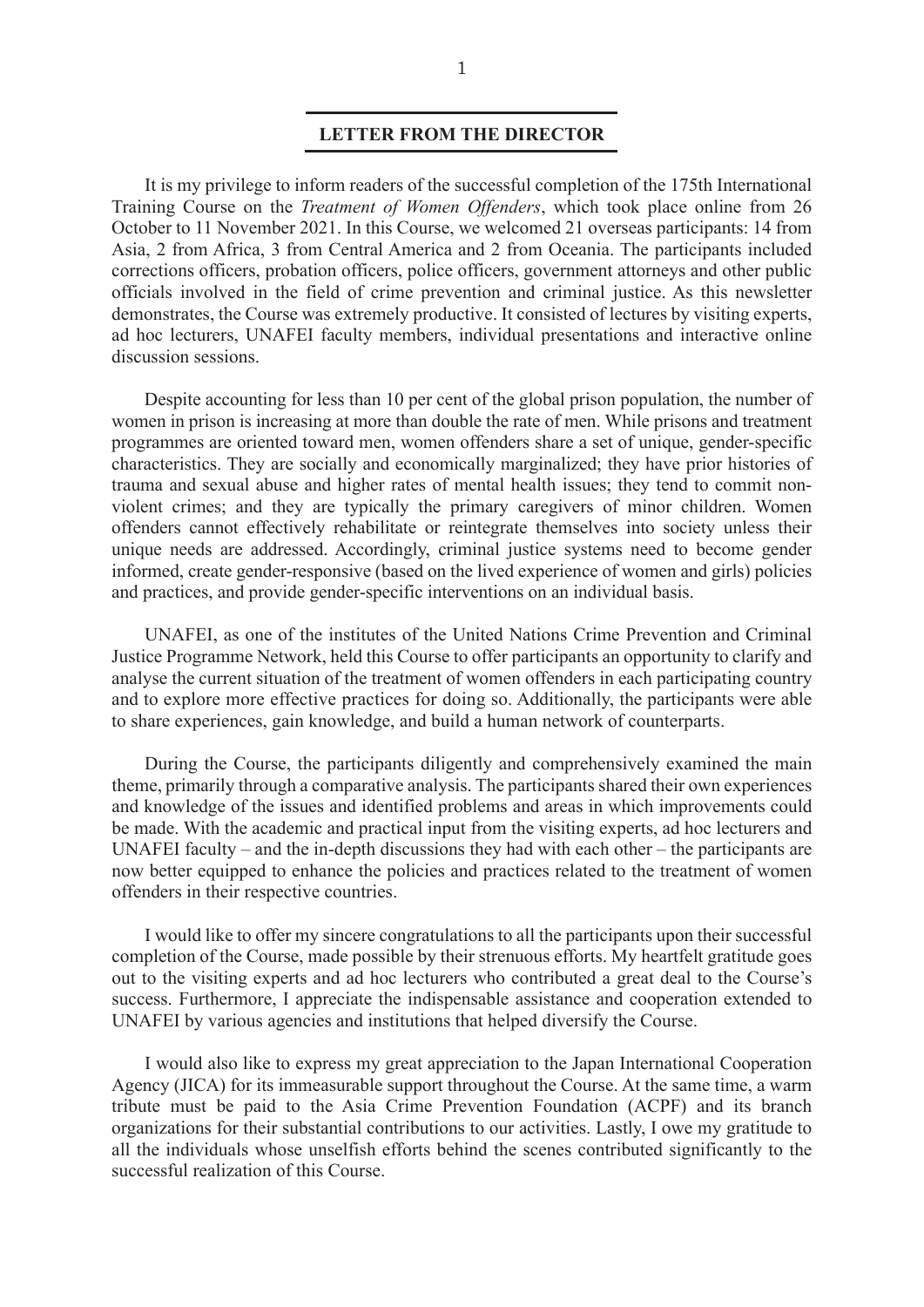With the knowledge and perspectives gained through this training course, I genuinely believe that, like their predecessors, the strong determination and dedication of the participants will enable them to work towards the improvement of their respective nations' criminal justice systems, and towards the benefit of international society as a whole.

Finally, I would like to reiterate my best regards to the participants of the 175th International Training Course. I hope that the experience they gained during the Course proves valuable in their daily work and that the bonds fostered among the participants, visiting experts and UNAFEI staff will continue to grow for many years to come.

November 2021

希永太郎

MORINAGA Taro Director, UNAFEI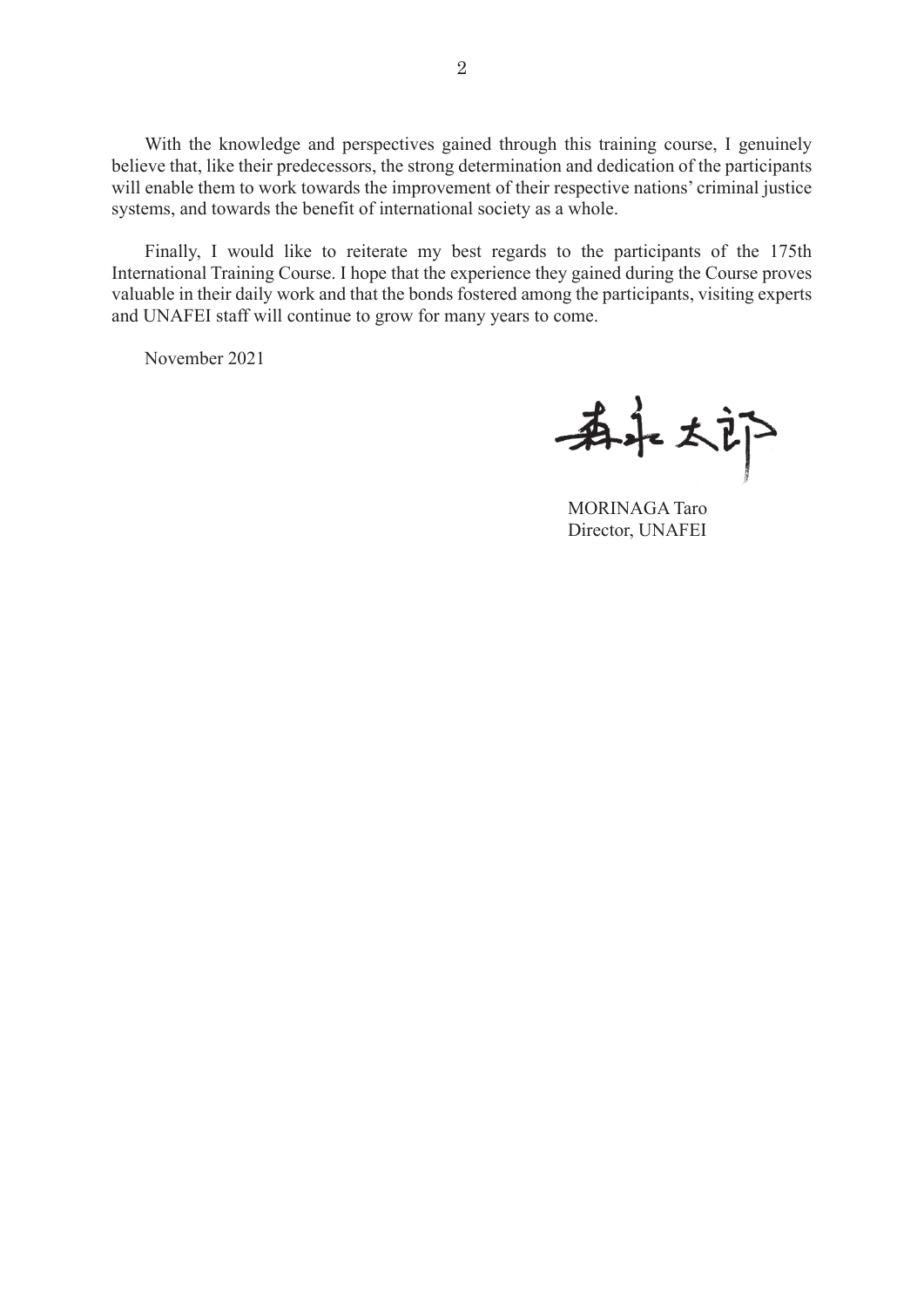## **THE 175TH INTERNATIONAL TRAINING COURSE**

#### *TREATMENT OF WOMEN OFFENDERS*

## **Course Rationale**

Historically, male offenders have been the dominant population in the criminal justice process; therefore, offender treatment and rehabilitation processes had been developed and designed for men based on the findings, practices and research focused on men. Hence, the specific needs and realities of women offenders had been overlooked for a long time in their treatment.

However, women offenders have distinct needs, realities and requirements stemming from their physical, biological, social, historical, economic and cultural conditions and backgrounds. Hence, in order to prevent their reoffending and to successfully rehabilitate and reintegrate them into society, their gender-specific needs must be addressed. Such considerations ensure that all offenders are able to receive individualized and non-discriminatory treatment.

Some of the key gender-specific conditions which impact the rehabilitation and social reintegration of female offenders include their caretaking responsibilities, poverty, mental health issues and the commission of non-violent crimes. First, many women offenders are pregnant or are mothers with primary caretaking responsibilities, or sometimes both. With a view to successfully reintegrating them into society as citizens with a productive role, correctional and probation practitioners need to align treatment and supervision with the best interests of the women's born or unborn children. In this regard, mothers and pregnant women should be kept in the community as long as possible in order to take care of their children and maintain their family bonds. Imprisonment should be a last resort.

Second, poverty, connected with economic deprivation and household disruption,<sup>1</sup> is one of the most significant factors contributing to their offending. Many women offenders who are in contact with the criminal justice system are undereducated and unskilled because of their social environments.<sup>2</sup> In addition, the majority of women offenders face difficulties in finding or maintaining employment, and they are often employed in temporary, low-paid or entry-level work with little chance for promotion.<sup>3</sup> Therefore, it is critically important to provide educational interventions and employment support, such as vocational training, to build their confidence and skills and to empower them with better job opportunities and living environments, which will enable them to live independently in the community.

Third, a high rate of mental health problems, such as post-traumatic stress disorder, depression, anxiety and a tendency to attempt self-harm, have been reported for women

<sup>&</sup>lt;sup>1</sup> Global Prison Trends. (2019). Penal Reform International and Thailand Institute of Justice. https://www.penalreform.org/resource/global-prison-trends-2019/

<sup>&</sup>lt;sup>2</sup> Covington. S & Bloom. B. (2007). Gender-Responsive Treatment and Services in Correctional Settings, Women & Therapy, 29 (3-4), p. 9-33.

<sup>&</sup>lt;sup>3</sup> Shawn, M. & Flower. M. (2010). Employment and Female Offenders: An Update of the Empirical Research. National Institute of Corrections. U.S. Department of Justice.

http://www.ncdsv.org/images/NIC\_EmploymentAndFemaleOffenders\_11-2010.pdf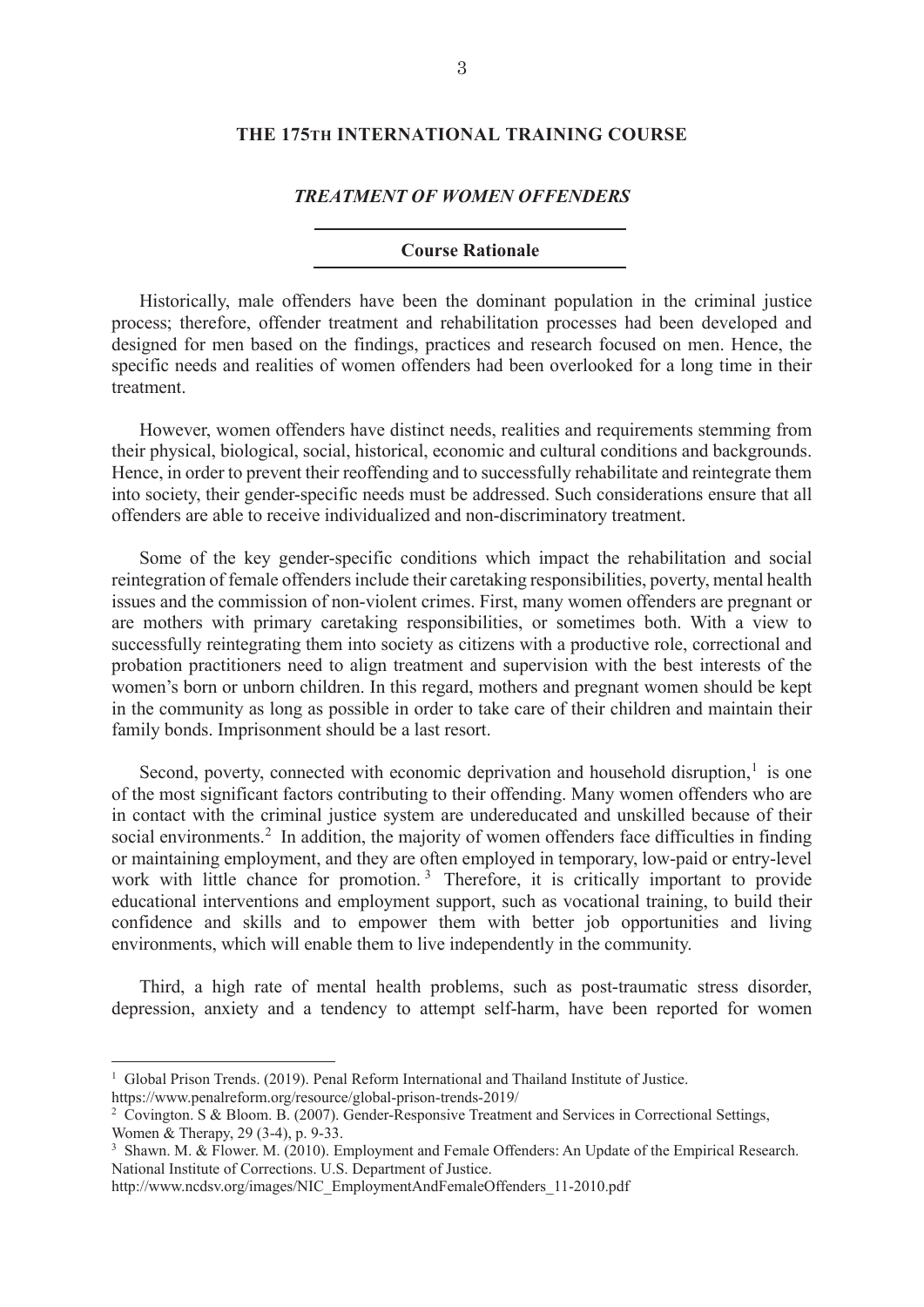prisoners.<sup>4</sup> Such problems are related to their histories of drug use and physical or sexual abuse, etc. These backgrounds also compound the risk of the additional medical concerns of sexually transmitted infections and reproductive diseases, including hepatitis and HIV.<sup>5</sup> In addition, various research has pointed out the co-occurrence of substance abuse, mental health problems and past victimization among women offenders.<sup>6</sup> Absent appropriate interventions and treatment responding to these problems, successful rehabilitation and social reintegration will be difficult. Hence, gender-specific medical and health care support need to be provided for women offenders, and such support should incorporate "trauma-informed" approaches, which consider offenders' trauma and past victimization, particularly how it influences women's social lives, such as substance abuse, mental health, family relationships and the ability to engage in pro-social daily living.<sup>7</sup>

Finally, it should be noted that the majority of crimes committed by women are minor offences such as theft. Thus, they neither deserve severe punishment nor pose a serious threat to public security.

Being mindful of these considerations and with the recognition that the number of female prisoners has significantly increased over the years,<sup>8</sup> there has been a growing trend in the international community to respond to women's specific needs in providing treatment and support in prison and in the community.

As a cornerstone for gender-responsive criminal justice, the United Nations Rules for the Treatment of Women Prisoners and Non-custodial Measures for Women Offenders (the Bangkok Rules)<sup>9</sup> were adopted in 2010. The Bangkok Rules specify the basic principles of the treatment of women offenders throughout the criminal justice process. In particular, they emphasize the importance of considering women's specific needs, such as gender-sensitive health care, specialized treatment programmes, contact with families and effective implementation of non-custodial sanctions and measures. The Bangkok Rules also stress the importance of capacity-building, stating that all the officials who engage in the treatment and rehabilitation of women offenders must be well-trained and equipped with necessary knowledge and skills to address the gender-specific needs of women offenders.

Moreover, the 2030 Agenda for Sustainable Development (or Sustainable Development Goals  $(SDGs)$ <sup>10</sup> was adopted in 2015; in particular, Goal 5.c seeks to "[a]dopt and strengthen sound policies and enforceable legislation for the promotion of gender equality and the empowerment of all women and girls at all levels". Also, the "Kyoto Declaration", adopted at the 14th UN Congress on Crime Prevention and Criminal Justice, <sup>11</sup> emphasizes the importance

<sup>4</sup> Women's health in prison: urgent need for improvement in gender equity and social justice. (2009). World Health Organization. https://www.who.int/bulletin/volumes/87/6/09-066928/en/

<sup>5</sup> Prisons and Health. (2014). World Health Organization.

http://www.euro.who.int/\_\_data/assets/pdf\_file/0005/249188/Prisons-and-Health.pdf

<sup>6</sup> Patricia Van Voorhis. (2013). Women's Risk Factors and New Treatments/Interventions for Addressing Them: Evidence-Based Interventions in the United States and Canada. *UNAFEI Resource Materials*. No. 90.

<sup>7</sup> Berman. J. Women Offender Transition and Reentry: Gender Responsive Approaches to

Transitioning Women Offenders from Prison to the Community. Center for Effective Public Policy for the National Institute of Corrections. U.S. Department of Justice. https://www.cmcainternational.org/wp-<br>content/uploads/2019/10/Women-offender-transition-nd-reentry.pdf

<sup>&</sup>lt;sup>8</sup> Global Prison Trends 2019. op. cit. p. 20.<br><sup>9</sup> General Assembly resolution 65/229 of 21 December 2010. <sup>10</sup> General Assembly resolution 70/1 of 25 September 2015.

<sup>&</sup>lt;sup>11</sup> A/CONF.234/16 (Report of the Fourteenth United Nations Congress on Crime Prevention and Criminal Justice).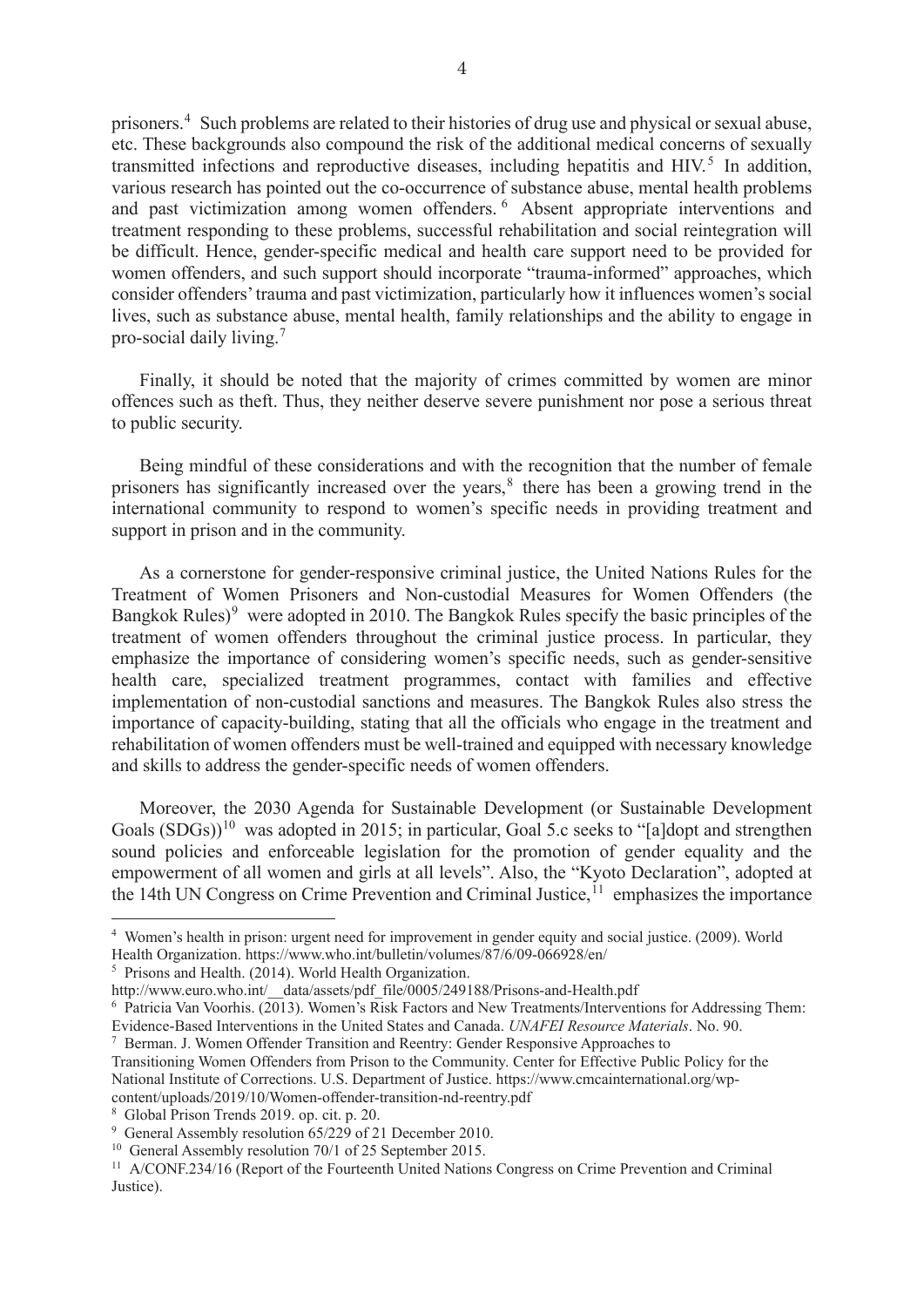of mainstreaming a gender perspective into criminal justice systems. Paragraph 43 encourages the Member States to "develop and implement appropriate and effective policies and plans to achieve gender equality and remove impediments to the advancement of women and women's empowerment in law enforcement and other criminal justice institutions at all levels, and in this regard pledge to take further concrete action to ensure the full, effective and accelerated implementation of the Beijing Declaration and Platform for Action 9 and of the outcome documents as adopted at the twenty-third special session of the General Assembly.<sup>12</sup> Paragraph 44 refers to "mainstream[ing] a gender perspective into the criminal justice system by promoting gender-responsive measures that address the gender-specific needs of both offenders and victims, including the protection of women and girls from revictimization in criminal justice proceedings".

In line with these international instruments, a number of implementation tools have been developed. For instance, the United Nations Office on Drugs and Crime (UNODC) developed its "Handbook on Women and Imprisonment", <sup>13</sup> which introduces specific needs of women offenders, including the ways to handle their past victimization and gender-specific health care. It also developed the "Guidelines on drug prevention and treatment for girls and women",  $14$ which provide evidence-based strategies on how to treat drug-related disorders of women and girls.

Furthermore, such gender-responsive approaches should not be undermined amid the Covid-19 pandemic. Every possible measure should be taken to ensure continuity of access to genderresponsive rehabilitative activities during the pandemic and prison lockdown. In addition, greater and effective use of non-custodial measures and community-based treatment are encouraged more than ever, especially for women offenders whose release would not compromise public safety considering the nature of the offence and the offender's personal background.

With these considerations in mind, the training course focused on the following points: (i) gender-responsive approaches to improve correctional treatment and support in prison and in the community; and (ii) effective use of non-custodial measures, taking into consideration women offender's gender-specific conditions and backgrounds.

Regarding the first point, based on the common understanding set out by the Bangkok Rules and other relevant international instruments, as well as empirical research findings, particular attention should be paid to certain areas to ensure gender-responsive approaches. For instance, child caretaking responsibilities, pregnancy, family relations, health care, substance abuse and addiction, and trauma and past victimization (e.g. trauma-informed care) are the issues that should be particularly addressed in prison and in the community. Further, in the community, women offenders may face barriers to successful social reintegration, such as single motherhood, decreased economic potential, lack of services and programmes targeted for women, and a general lack of community support. Given this reality, it is important to provide opportunities to improve women's socio-economic conditions through appropriate supervision and support in the community by engaging various stakeholders that can offer gender-responsive

<sup>&</sup>lt;sup>12</sup> General Assembly resolution S-23/2, annex, and resolution S-23/3, annex.

<sup>&</sup>lt;sup>13</sup> Published in 2014. https://www.unodc.org/documents/justice-and-prison-reform/women\_and\_imprisonment\_-2nd\_edition.pdf

 $\overline{14}$  Published in 2016. https://www.unodc.org/documents/drug-prevention-and-

treatment/unodc\_2016\_drug\_prevention\_and\_treatment\_for\_girls\_and\_women\_E.pdf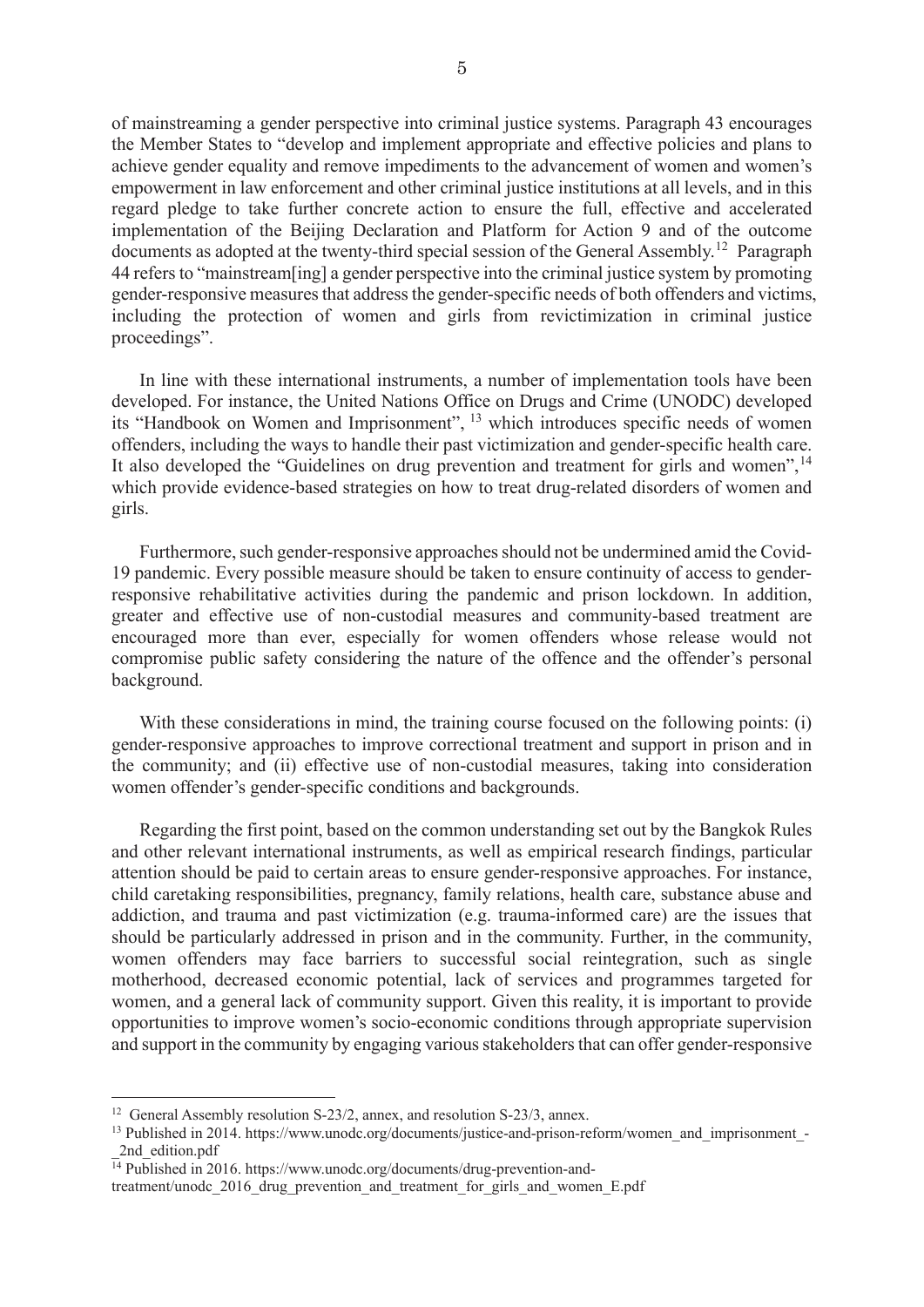services and support.<sup>15</sup> Special attention should also be paid to the capacity-building measures for staff who engage in the treatment and rehabilitation of women offenders and how to deliver them in a gender-responsive way, as mentioned in the Bangkok Rules.

The second point addresses the effective application of non-custodial measures. It is well known that imprisonment alone is insufficient to prevent reoffending and that it has a large adverse effect on social reintegration, due to stigmatization, restricted contacts with family, etc., and other risks inherent in institutionalization. Likewise, custodial measures at the pre-trial or pre-sentencing stages, such as arrest, remand and pre-trial detention, have negative impacts on social reintegration. Therefore, in line with the United Nations Standard Minimum Rules for Non-custodial Measures<sup>16</sup> (the "Tokyo Rules"), imprisonment and custodial measures should be the "last resort". Even where imprisonment is imposed, offenders should be released at the earliest possible stage. When it comes to women offenders, more emphasis should be given to active and appropriate use of non-custodial sanctions and measures, as stipulated in the Bangkok Rules, given the minor and non-violent nature of the crimes they usually commit, taking account of their histories of victimization, and with a view to avoiding higher risks that may be incurred when separating them from their family and the community because of the importance of caretaking responsibilities and family ties. Furthermore, in order to facilitate the application of non-custodial sanctions and measures to better rehabilitate and reintegrate women offenders into society, it is of vital importance to ensure availability of necessary interventions and support in the community which address specific problems and difficulties women offenders face, once they are released from prison or once their custodial measures end. To this end, criminal justice policies should facilitate the involvement of all relevant public and private stakeholders.

#### **Main Theme**

The main theme of the programme was "Treatment of Women Offenders". The objective of the programme was to share good practices and explore effective measures of intervention and treatment that promote rehabilitation and the prevention of reoffending in regard to women offenders. This programme will contribute to the achievement of the SDGs, in particular, Goal 5 ("Achieve gender equality and empower all women and girls") and Goal 16 ("Promote peaceful and inclusive societies for sustainable development, provide access to justice for all and build effective, accountable and inclusive institutions at all levels").

Through a variety of lectures and presentations and discussions, participants learned the theories, underlying principles and practical experiences of other countries. The programme enabled participants to acquire new and different viewpoints on, and inspired them to revisit and consider, possible ways to improve their own systems and practices. The experience of gaining a multifaceted view and understanding by each participant of his or her own system and practices will eventually contribute to renewed or improved policy concerning the treatment of women offenders in their respective countries. Further, it will lead to enhanced rehabilitation of women offenders and their reintegration into the community and will ultimately contribute to the building of stable and peaceful societies based on core values such as human rights and the rule of law.

In addition, the programme promoted the formation of a personal and professional network among the participants, which will benefit each one of them and their respective countries in the future through the sharing of updated information, thus enhancing international cooperation in the field of crime prevention and criminal justice.

<sup>&</sup>lt;sup>15</sup> Covington. S & Bloom. B. (2006). op. cit.<br><sup>16</sup> General Assembly resolution 45/110 of 14 December 1990.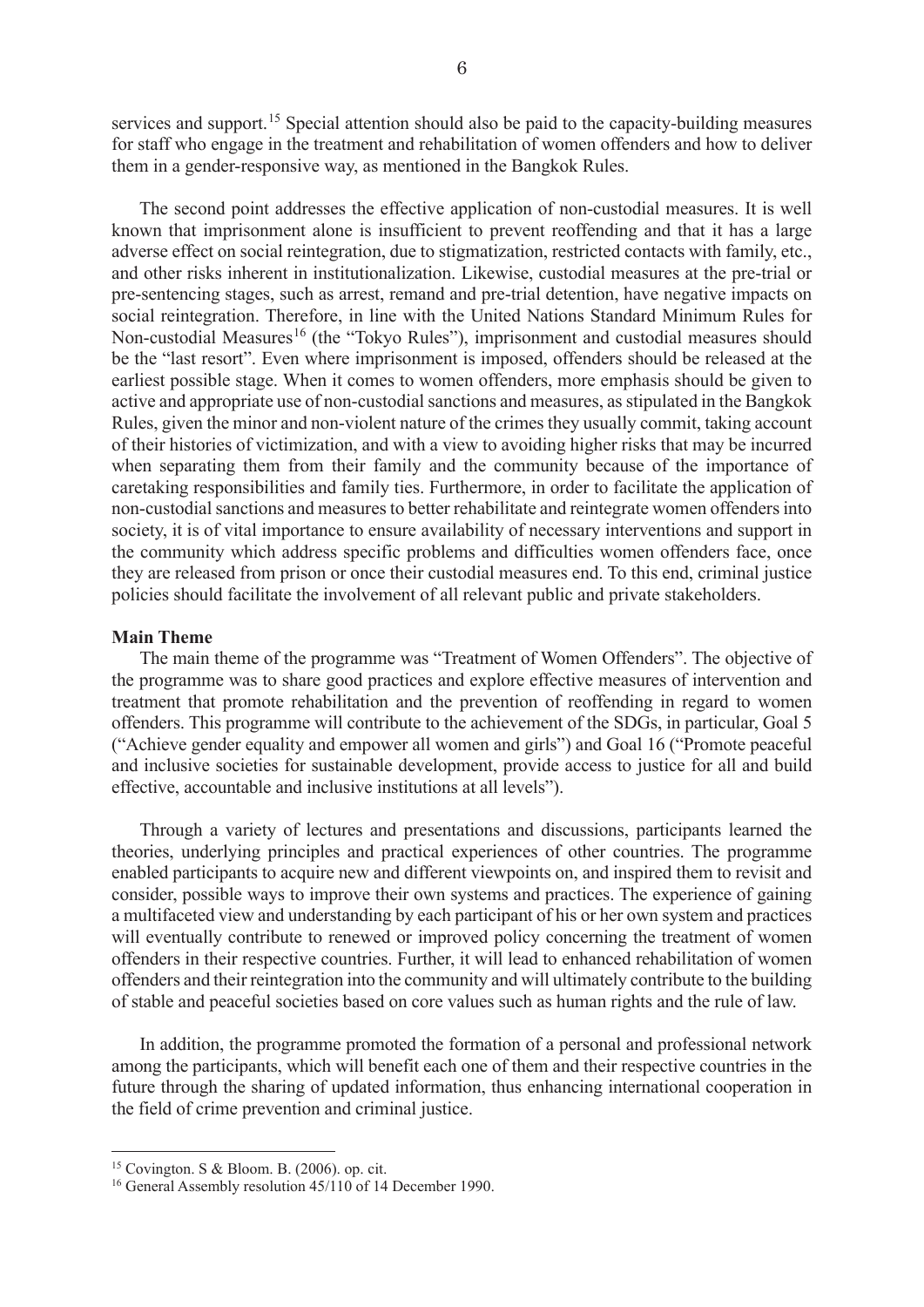# **Key Topics of the Programme**

The following are key topics that were addressed during the programme:

- 1) Current circumstances of women offenders in each jurisdiction
	- Prevalent types of crime committed by women offenders
	- Gender-specific social, historical, economic and cultural background
- 2) Gender-responsive approaches to promote rehabilitation and social reintegration
	- Assessment, intervention and support responding to gender-specific needs in prison and in the community
		- $\triangleright$  Medical and health care issues, including substance abuse and addiction
		- $\triangleright$  Family and children issues
		- $\triangleright$  Socio-economic issues, including single motherhood, education, employment and poverty
	- Trauma-informed approaches considering past victimization and other adverse experiences
	- A multidimensional and multi-stakeholder approach to providing support and making arrangements to foster rehabilitation and social reintegration
	- Practical challenges in ensuring gender-responsive approaches and countermeasures
- 3) Effective and appropriate use and application of non-custodial measures
	- Current situation of non-custodial measures for women offenders
		- $\triangleright$  Non-custodial dispositions and measures available at the pre-trial stage (e.g. suspension of prosecution, diversion through mediation, bail, etc.), the trial and sentencing stage (e.g. fine, community service order, probation, suspended sentence) and the post-sentencing stage (e.g. parole, conditional release, remission, furlough) (See the Tokyo Rules, paras. 5-9)
		- $\triangleright$  Conditions for applying non-custodial measures (e.g. types of offences, severity of penalty, mediation)
		- $\triangleright$  Relevant stakeholders/agencies involved to facilitate the application of non-custodial measures
	- Practical challenges in the effective application of non-custodial measures and countermeasures
- 4) Capacity-building measures for staff
	- Current situation and practical challenges in the capacity-building for staff who engage in the treatment and rehabilitation of women offenders
	- Effective implementation of training programmes that enable staff to address the genderspecific needs and the special reintegration requirements of women offenders, as mentioned in the Bangkok Rules 29-35.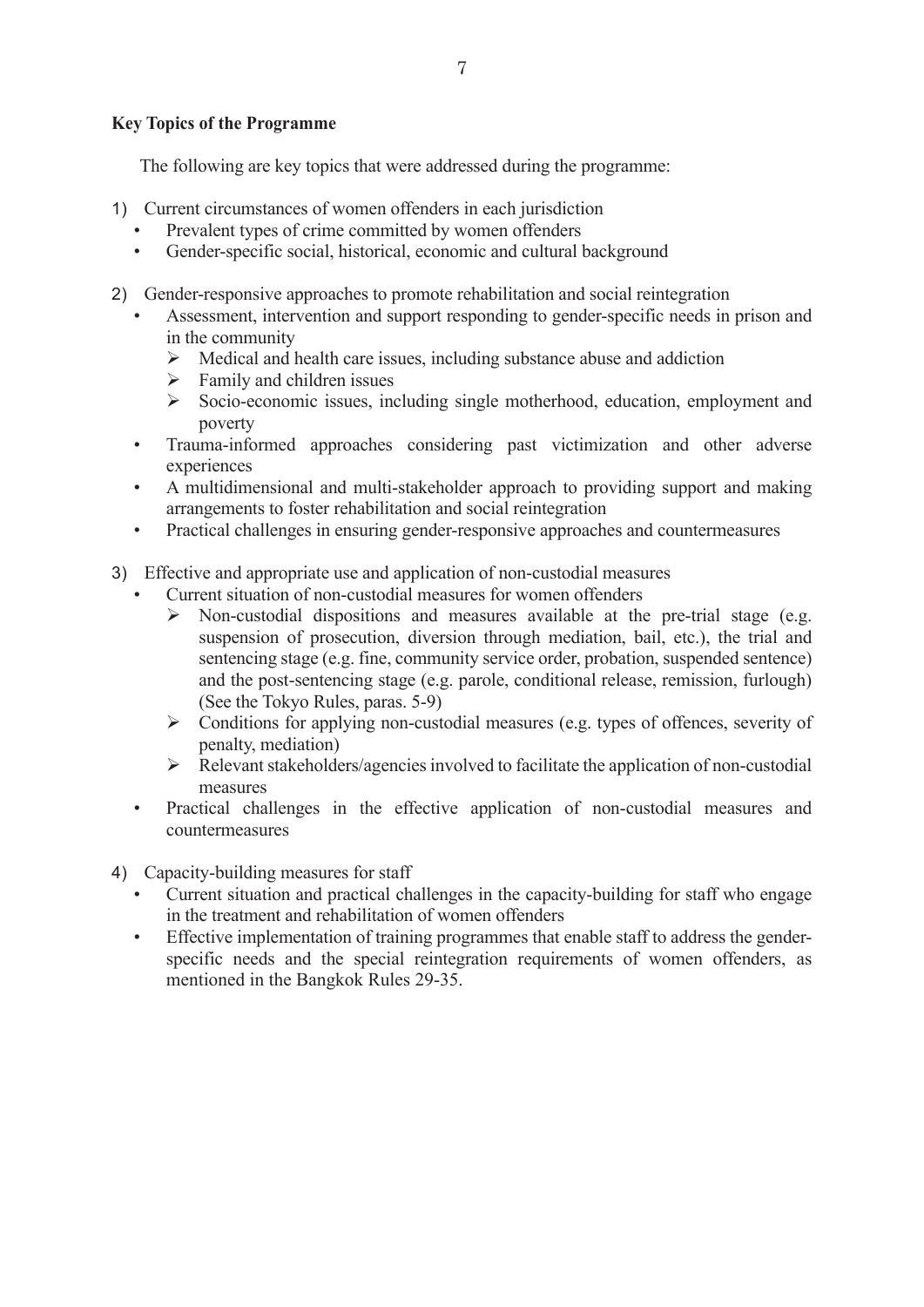#### **Course Summary**

#### **Lectures**

During the Course, the participants attended a variety of lectures, presentations and discussion sessions, including 1 presented by the visiting expert, 4 by ad hoc lecturers and 1 by a faculty member of UNAFEI. The distinguished lecturers addressed issues relating to the main theme of the Course and contributed significantly beyond their lectures by encouraging discussions during the live question and answer sessions. In the live session with the visiting expert, participants were divided into 2 groups to discuss and propose a plan to put into practice the Guiding Principles for Gender-Responsive Services recommended in the lecture, and each group was given feedback from the visiting expert. The ad hoc lectures were delivered by practitioners affiliated with governmental entities and private treatment organizations. The lecturers and lecture topics are listed on page 9.

#### **Individual Presentations**

During the first week of the course, all participants delivered individual presentations which introduced the situation, problems and future prospects of the participants' countries. These papers were distributed to all the participants. The titles of these individual presentation papers are listed on pages 10 to 11

#### **Action Plans**

As the primary output of the Course, each participant prepared an individual action plan to implement new or improved practices in the participant's country. The action plans consisted of two parts. Firstly, the participants were asked to summarize their key takeaways from the Course; secondly, they were asked to create a measurable, practical plan for implementing new policies or practices. These action plans were subsequently presented in the plenary report-back sessions, where they were discussed by the participants and UNAFEI faculty members. The titles of these action plans are provided on pages 12 to 13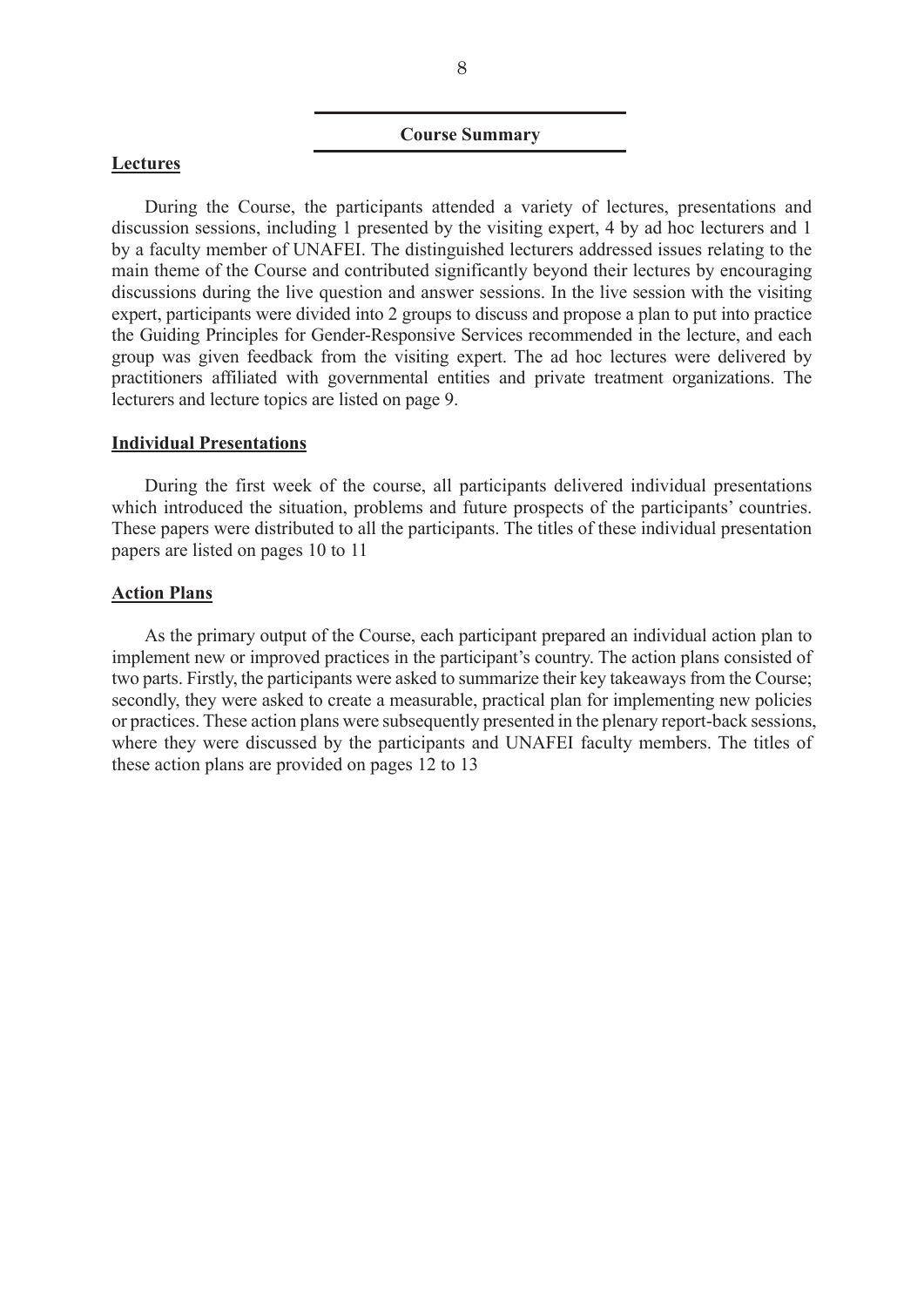## **Lecture Topics**

## *Visiting Experts' Lectures*

- 1) Dr. Stephanie S. Covington *Co-Director, Institute for Relational Development and Co-Director, Center for Gender & Justice* 
	- Gendered Justice: Creating Services for Women

## *UNAFEI Professors' Lectures*

- 1) Ms. TAKAI Ayaka, *Professor*, UNAFEI
	- Supervision/Treatment of Female Clients in the Community Setting in Japan

## *Ad Hoc Lectures*

- 1) Ms. KAMIOKA Harue *Founder, Women's Drug Addiction Rehabilitation Center (DARC)* 
	- Mother–Child Programme for Women with Drug Use Disorders and Their Kids

• Outcomes of Interviews with Women with Lived Experiences of Addiction and Their Children

- 2) Ms. KINOSHITA Toshimi *President, Women's Halfway House "Ryozenkai"* 
	- Halfway House (Rehabilitation Facility) "Ryozenkai"
- 3) Ms. ODAGIRI Mari *Chief, Sendai Regional Correction Headquarters*
	- Characteristics of Women's Correctional Institutions Challenges and Solutions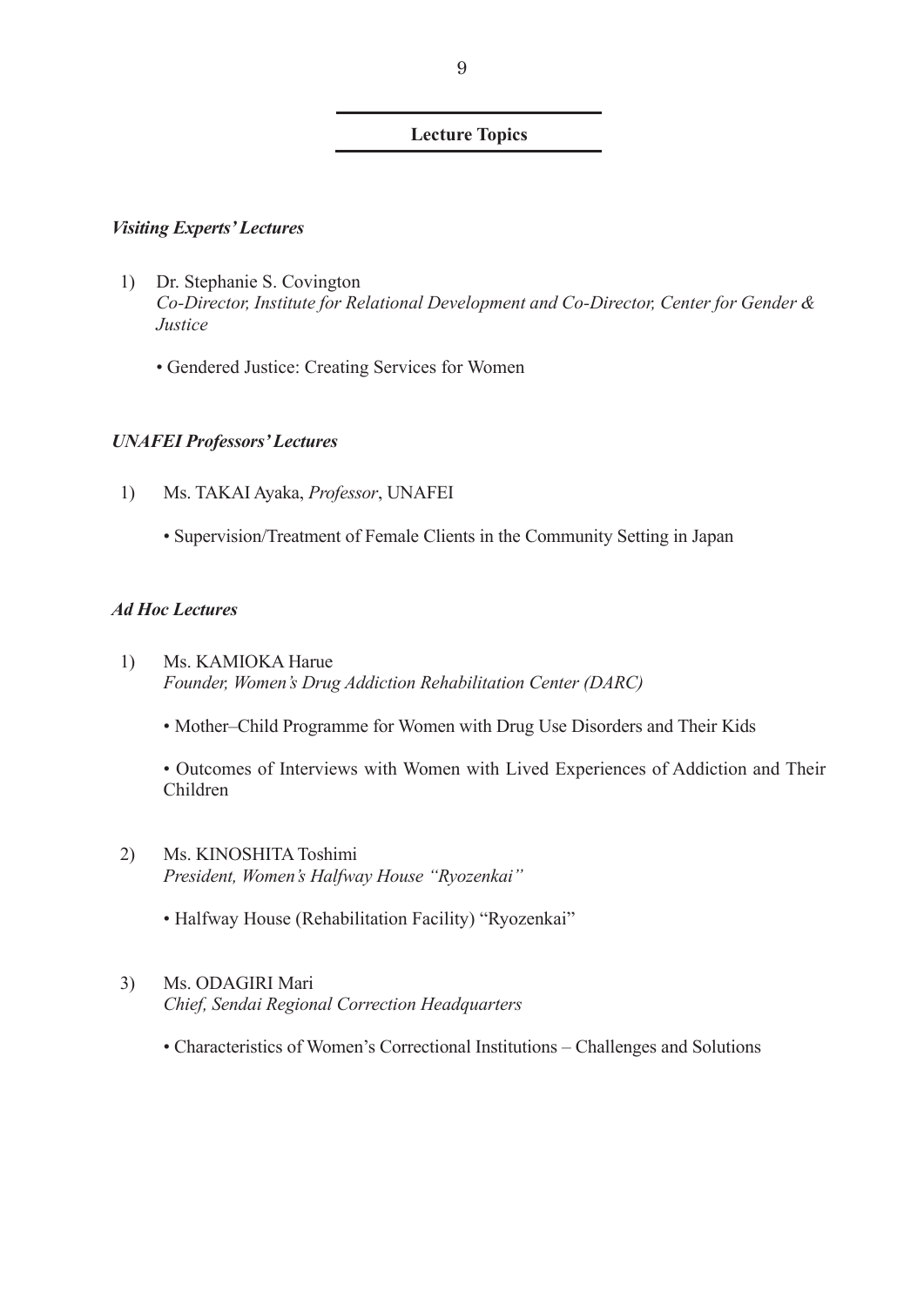## **Individual Presentation Topics**

## *Overseas Participants*

1) Ms. Desiana Natalia Sagita (ASEAN Community (Indonesia))

• ASEAN's Work on Gender Equality and Women's Empowerment, and Promotion and Protection of the Rights of Women and Children

2) Ms. Flory Flores Sanchez (ASEAN Community (Philippines))

• Individual Presentation Paper of Jail Senior Superintendent Flory F. Sanchez on the Treatment of Offenders (Focus on Prison, Probation and Parole)

3) Ms. Nur Asyikin Hamzah (ASEAN Community (Singapore))

• Implementing Gender Responsive Practices to Rehabilitate and Support the Community Reintegration of Women Offenders in Singapore

4) Mr. Dao Van Le (ASEAN Community (Viet Nam))

• Treatment of Female Offenders in Viet Nam Corrections

- 5) Mr. Namik Hasanov (Azerbaijan)
	- Penitentiary Service of the Ministry of Justice of the Republic of Azerbaijan
- 6) Ms. Maria Delcarmen Lopez (Belize)
	- Female Incarceration
- 7) Mr. David Brandon Mckoy (Belize)
	- Care and Treatment of Female Offenders
- 8) Mr. Kenroy Karl Elijio (Belize)
	- Care and Treatment of Female Offenders
- 9) Mr. Vitou Mao (Cambodia)
	- The Current Situation of Treatment of Female Offenders in Cambodia
- 10) Mr. Mowafaq Mishael Alsnaid (Jordan)
	- The Way of Correction and Rehabilitation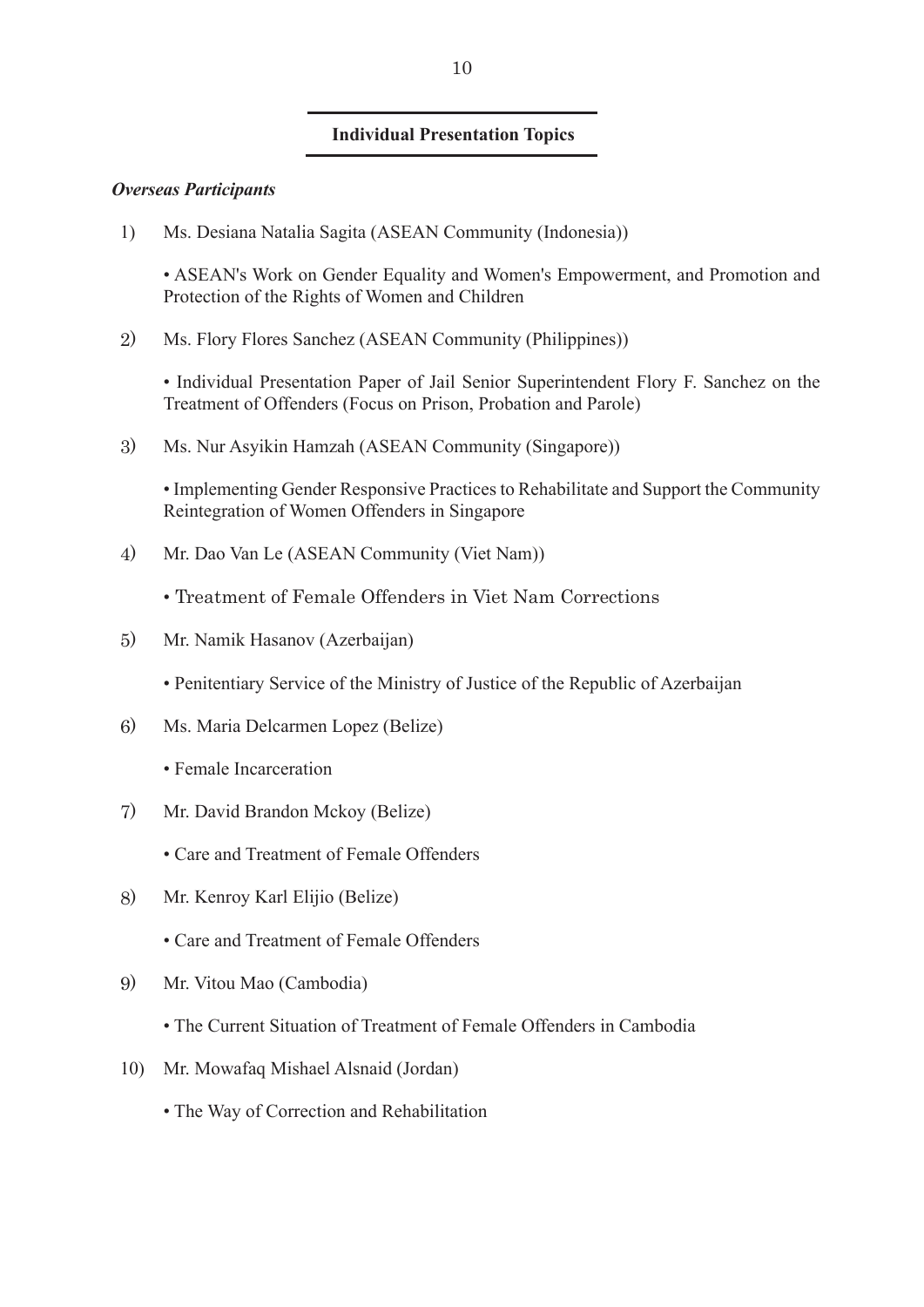- 11) Mr. Sukur Bin Noordin (Malaysia)
	- Strategies for Community Correction (Focus on Parole)
- 12) Mr. Norul Hisyam Bin Ismail (Malaysia)
	- Best Practices in Meeting the Needs of Women Offenders
- 13) Mr. Navindranath Beedassy (Mauritius)
	- Treatment of Women Offenders in the Mauritius Prison Service
- 14) Ms. Nandanee Dussoye (Mauritius)
	- Treatment of Women Offenders in Prison (Focus on Prisons/Probation and Parole)
- 15) Mr. Munkhsaikhan Choindon (Mongolia)
	- Treatment of Women Offenders
- 16) Ms. Frances Fajardo Magnaan (Philippines)
	- Parole and Probation Supervision Program in the Phillipines
- 17) Ms. Leilani Reyes Serzo (Philippines)

• Individual Presentation Paper on the Treatment of Offenders (Focus on Prison, Probation and Parole)

- 18) Ms. Chathurangi Jayathri Mahawaduge (Sri Lanka)
	- Critical Analysis of the Treatment of Women Offenders in Sri Lanka
- 19) Ms. Irani Ganga Wakishta Arachchi Sri Lanka)
	- Does the Penalty Always Fit the Crime Treatment of Women Offenders in Sri Lanka
- 20) Ms. Maria Helena Dos Santos (Timor-Leste)
	- Different Prisons for Women Offenders
- 21) Ms. Helena Madeira Gomes (Timor-Leste)
	- Improvement of Women Offenders' Treatment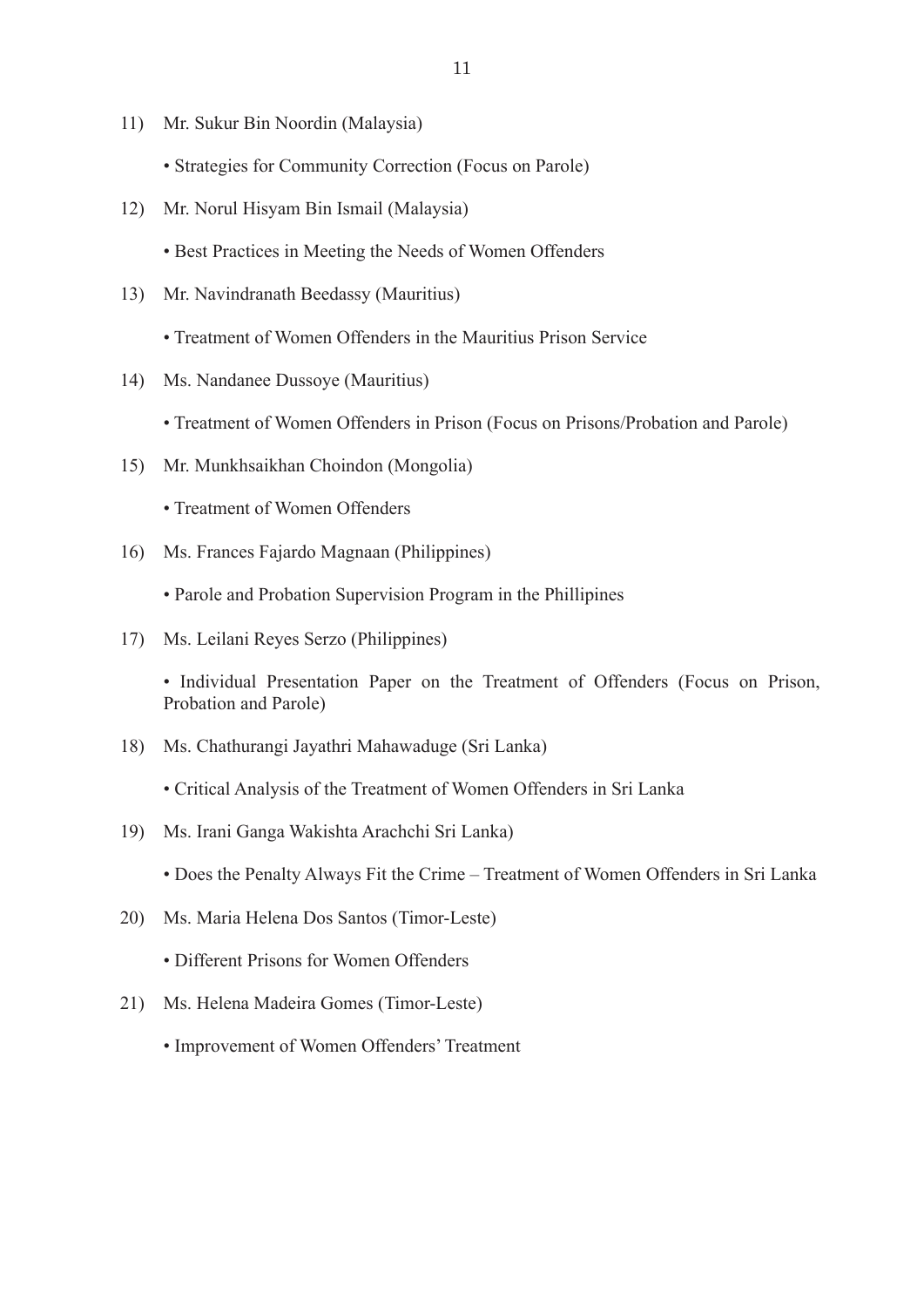## **Action Plans**

## *Overseas Participants*

1) Ms. SAGITA Desiana Natalia (ASEAN Community – Indonesia)

• Enhancing Gender-Responsive Treatment of Women Offenders and Women Prisoners in ASEAN

2) Ms. SANCHEZ Flory Flores (ASEAN Community – Philippines)

•Treatment of Women Offenders (Focus on Parole and Probation)

- 3) Ms. Nur Asyikin Hamzah (ASEAN Community Singapore)
	- Making the Invisible . . . More Visible . . .
- 4) Mr. LE Van Dao (ASEAN Community Viet Nam)
	- Vocational Training for Women Offenders
- 5) Mr. HASANOV Namik (Azerbaijan)

• The Rehabilitation and Reintegration of Women Offenders into the Community after Their Release in Azerbaijan

- 6) Mr. MCKOY David Brandon (Belize)
	- Marketing of Products by Female Offenders
- 7) Mr. ELIJIO Kenroy Karl (Belize)
	- A Gender Responsive Approach Action Plan for the Belize Police Department
- 8) Ms. LOPEZ Maria del Carmen (Belize)
	- Sensitization Training on Trauma among Female Offenders for Guards
- 9) Mr. MAO Vitou (Cambodia)
	- Community-based Treatment for Women Offenders and Offenders under 18
- 10) Mr. ALSNAID Mowafaq Mishael (Jordan)
	- Women Offenders
- 11) Mr. Norul Hisyam Bin Ismail (Malaysia)
	- Challenges of Implementing Drug Rehabilitation Programmes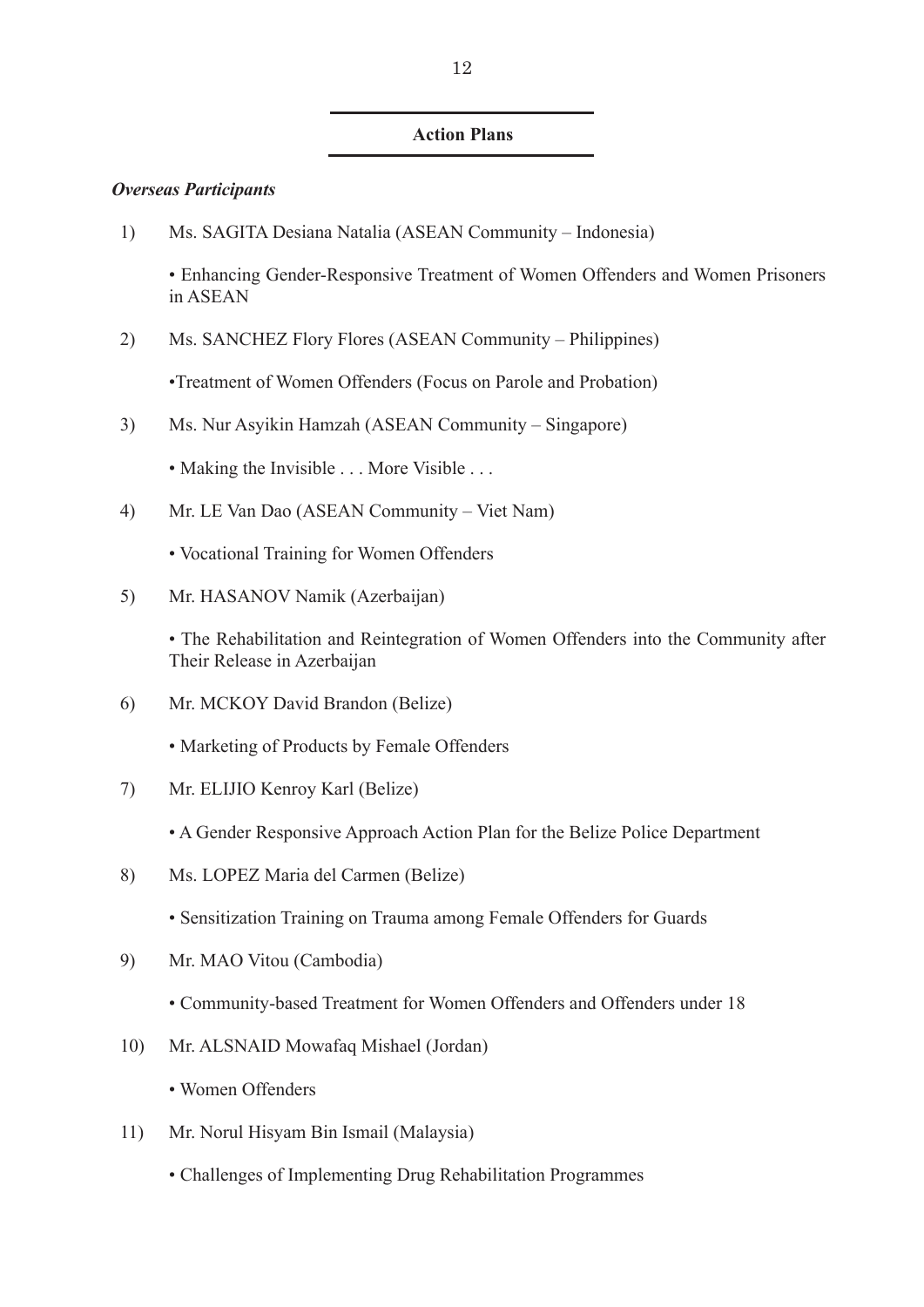12) Mr. Sukur Bin Noordin (Malaysia)

• Increasing the Number of Female Parolees in Rehabilitation in the Community

- 13) Ms. KHEDAN Nandanee (Mauritius) • Remand Time of Women Offenders
- 14) Mr. BEEDASSY Navindranath (Mauritius)

• Treatment of Women Offenders

15) Mr. CHOINDON Munkhsaikhan (Mongolia)

• Systematic Reforms and Requirements for the Rehabilitation of Women Offenders

16) Ms. MAGNAAN Frances Fajardo (Philippines)

• Gender Makes a Difference

17) Ms. SERZO Leilani Reyes (Philippines)

• Empowering Women

18) Ms. WAKISHTA ARACHCHI Irani Ganga (Sri Lanka)

• Big Decisions in Uncertain Depths: Treatment of Female Offenders in Sri Lanka

19) Ms. MAHAWADUGE Chathurangi Jay (Sri Lanka)

• Gender-Responsive Approaches to Managing Female Offenders in Sri Lanka

20) Ms. MADEIRA GOMES Helena (Timor-Leste)

• The Quantity of Women in Correctional Institutions

- 21) Ms. DOS SANTOS Maria Helena (Timor-Leste)
	- Rehabilitation of Women Offenders during Detention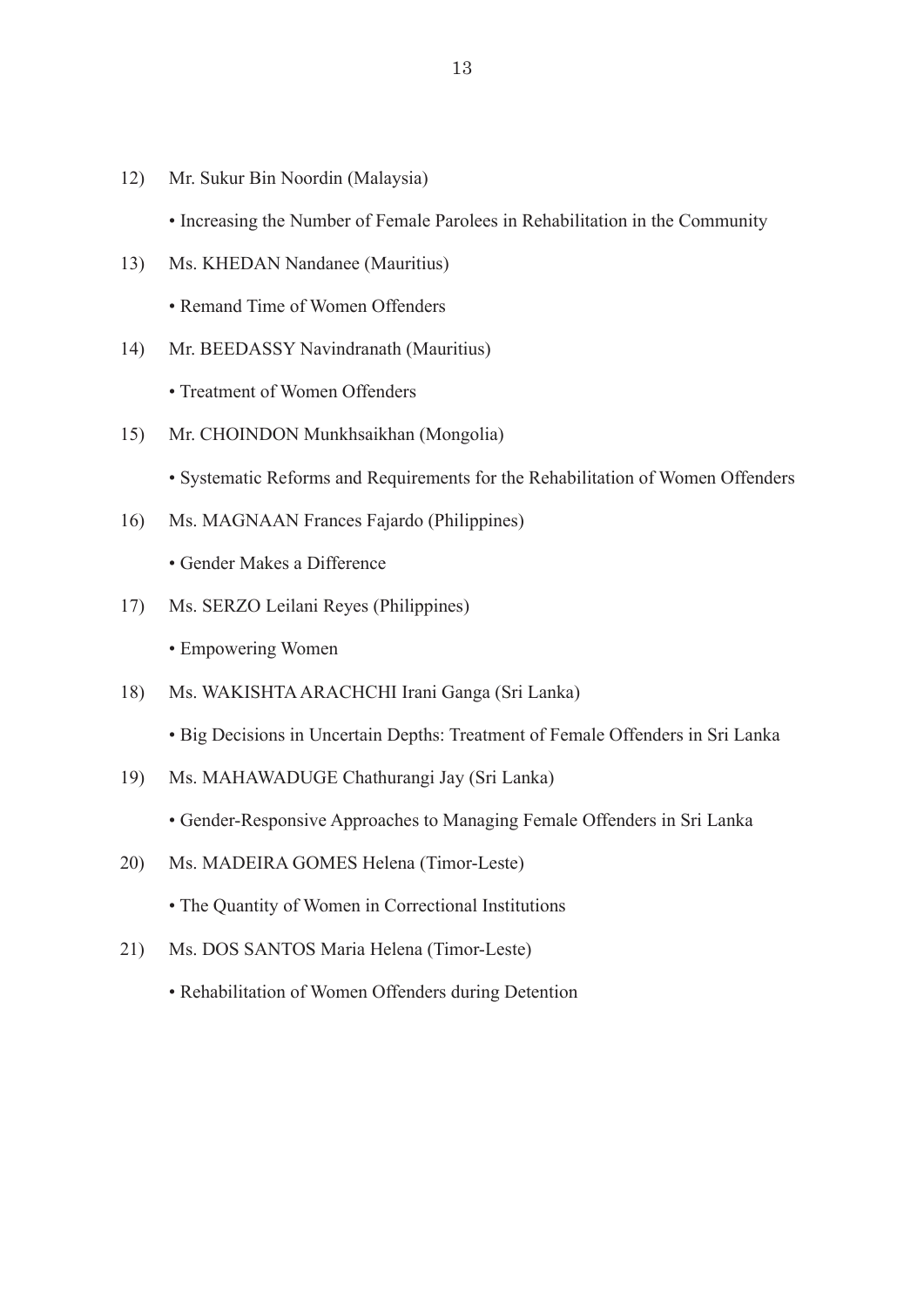# **Reference Materials**

# **UNAFEI'S 175TH INTERNATIONAL TRAINING COURSE LIST OF REFERENCE MATERIALS**

F

| <b>List of Reference Materials (175th International Training Course)</b> |                                                                                                                                                        |  |
|--------------------------------------------------------------------------|--------------------------------------------------------------------------------------------------------------------------------------------------------|--|
| 1                                                                        | United Nations Rules for the Treatment of Women Prisoners and Non-custodial<br>Measures for Women Offenders (The Bangkok Rules) (United Nations, 2010) |  |
| $\overline{2}$                                                           | Gender-Responsive Strategies: Research, Practice, and Guiding Principles for Women<br>Offenders (National Institute of Corrections, 2003)              |  |
| 3                                                                        | Annual Report for 2012, in Resource Material Series No. 90 (UNAFEI, 2013)                                                                              |  |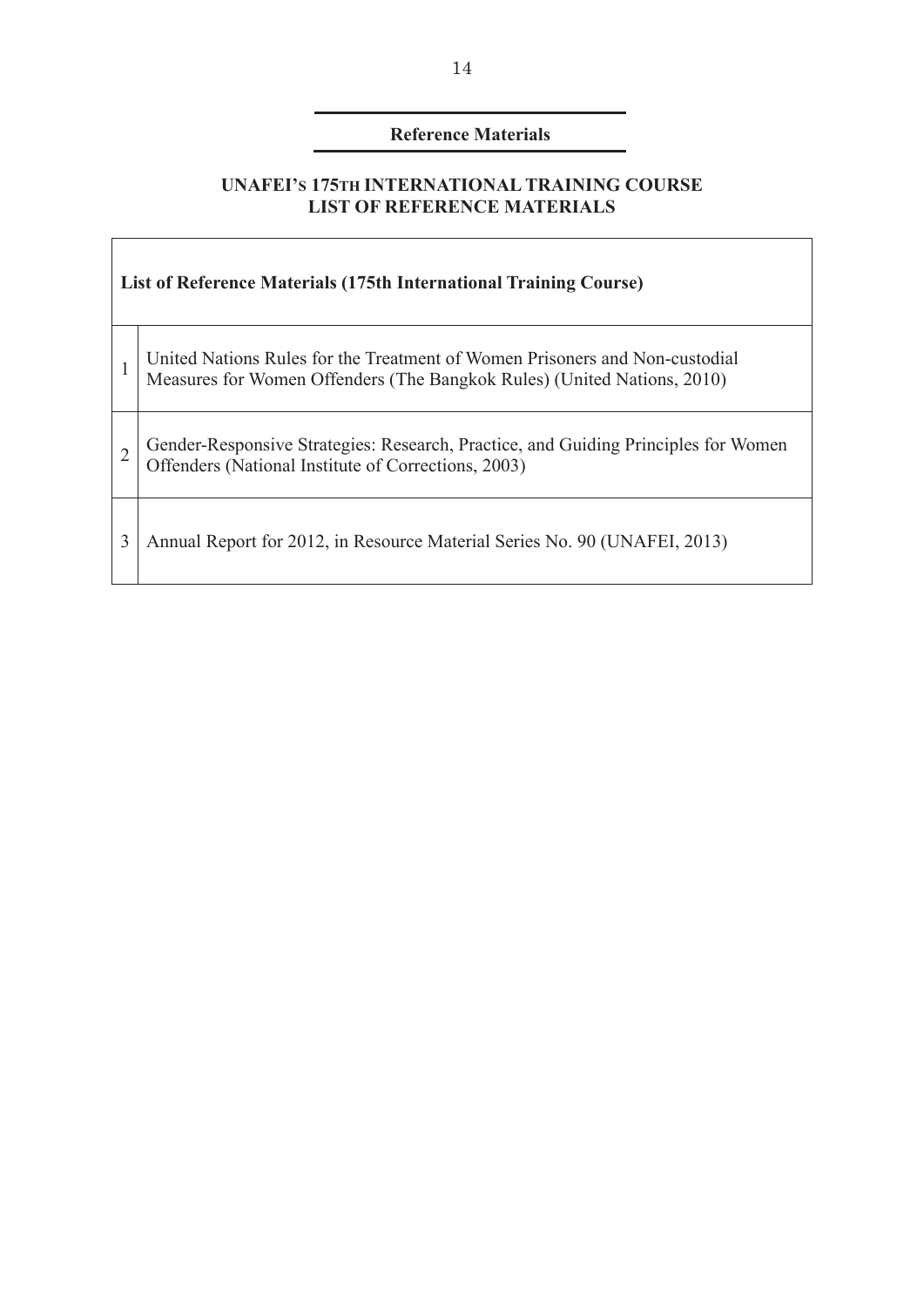# **Expert and Participant List**

| <b>Visiting Experts</b>      |                                                                                                                                                                                                                                                                                  |
|------------------------------|----------------------------------------------------------------------------------------------------------------------------------------------------------------------------------------------------------------------------------------------------------------------------------|
| Dr. Stephanie S. Covington   | Co-Director, Institute for Relational Development<br>Co-Director, Center for Gender & Justice<br>United States of America                                                                                                                                                        |
| <b>Overseas Participants</b> |                                                                                                                                                                                                                                                                                  |
| Ms. Desiana Natalia Sagita   | Poverty Eradication and Gender Officer<br>Poverty Eradication and Gender Division<br><b>ASEAN Secretariat</b><br><b>ASEAN Community (Indonesia)</b>                                                                                                                              |
| Ms. Flory Flores Sanchez     | Jail Senior Superintendent/ Deputy Director for<br>Welfare and Development/ Gender and<br>Development Technical Working Group<br>Chairperson<br>Directorate for Welfare and Development<br>Bureau of Jail Management and Penology (BJMP)<br><b>ASEAN Community (Philippines)</b> |
| Ms. Nur Asyikin Hamzah       | <b>Senior Assistant Director</b><br>Psychological & Correctional Rehabilitation<br>Division<br>Singapore Prison Service, Ministry of Home<br><b>Affairs</b><br><b>ASEAN Community (Singapore)</b>                                                                                |
| Mr. Dao Van Le               | <b>Assistant Officer</b><br>General Staff Division, Department of Prison<br>Vietnam Prison Management Department<br><b>ASEAN Community (Viet Nam)</b>                                                                                                                            |
| Mr. Namik Hasanov            | <b>Operation Sector Inspector</b><br><b>Operation-Regime Department</b><br>Penitentiary Service<br>Azerbaijan                                                                                                                                                                    |
| Ms. Maria Delcarmen Lopez    | <b>Chief Finance Officer</b><br><b>Accounts Department</b><br>Kolbe Foundation<br><b>Belize</b>                                                                                                                                                                                  |
| Mr. David Brandon Mckoy      | Inspector of Police<br>Research, Planning Legal Affairs and Compliance<br><b>Belize Police Department</b>                                                                                                                                                                        |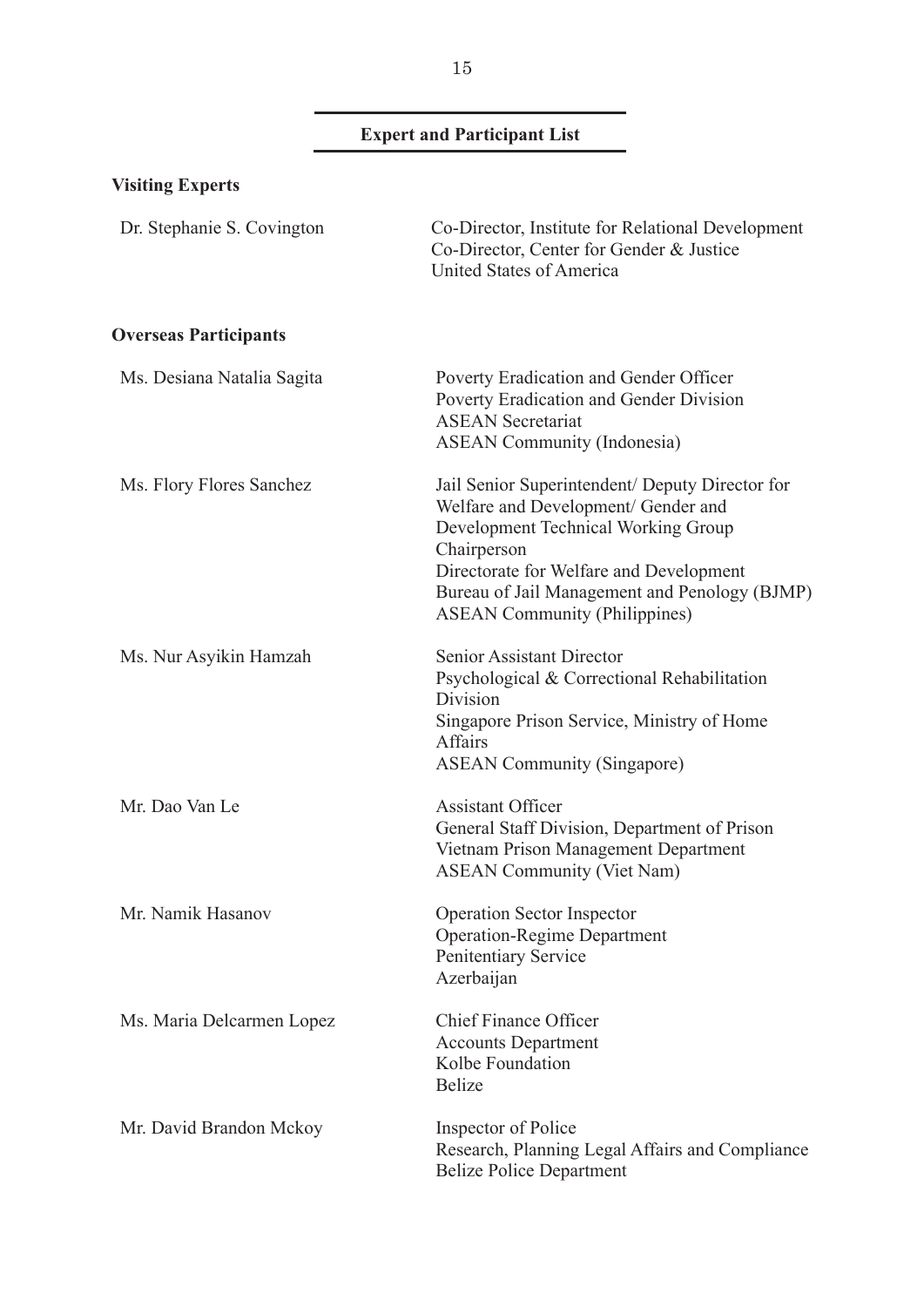|                             | <b>Belize</b>                                                                                                                                                         |
|-----------------------------|-----------------------------------------------------------------------------------------------------------------------------------------------------------------------|
| Mr. Kenroy Karl Elijio      | Sergeant of Police/Police Instructor<br>National Police Training Academy<br><b>Belize Police Department</b><br><b>Belize</b>                                          |
| Mr. Vitou Mao               | Official<br>Department of Mutual Legal Assistance in<br>Criminal Matters and Extradition<br>Ministry of Justice<br>Cambodia                                           |
| Mr. Mowafaq Mishael Alsnaid | <b>Assistant Director</b><br>Correction and Rehabilitation Center for<br><b>Operational Support</b><br>Department of Correction and Rehabilitation<br>Jordan          |
| Mr. Sukur Bin Noordin       | Head of Supervision and Monitoring Unit<br>Division of Parole and Community Service<br>Malaysia Prison Department<br>Malaysia                                         |
| Mr. Norul Hisyam Bin Ismail | Deputy Superintendent of Prisons<br><b>International Affairs and Transfer Division</b><br>Malaysia Prison Department<br>Malaysia                                      |
| Mr. Navindranath Beedassy   | Assistant Superintendent of Prison<br><b>Mauritius Prison Service</b><br>Mauritius                                                                                    |
| Ms. Nandanee Dussoye        | Woman Assistant Superintendent of Prison<br>Women Prison/ General Duties<br><b>Mauritius Prison Service</b><br>Mauritius                                              |
| Mr. Munkhsaikhan Choindon   | Vice Chief in charge of Security and Operations<br>Administration<br>Closed Correctional Unit - 429 - Specialized<br>Medical of Department of Corrections<br>Mongolia |
| Ms. Frances Fajardo Magnaan | Clerk II<br>Dagupan City Parole and Probation Office<br>Region 1<br>Parole and Probation Administration<br>Philippines                                                |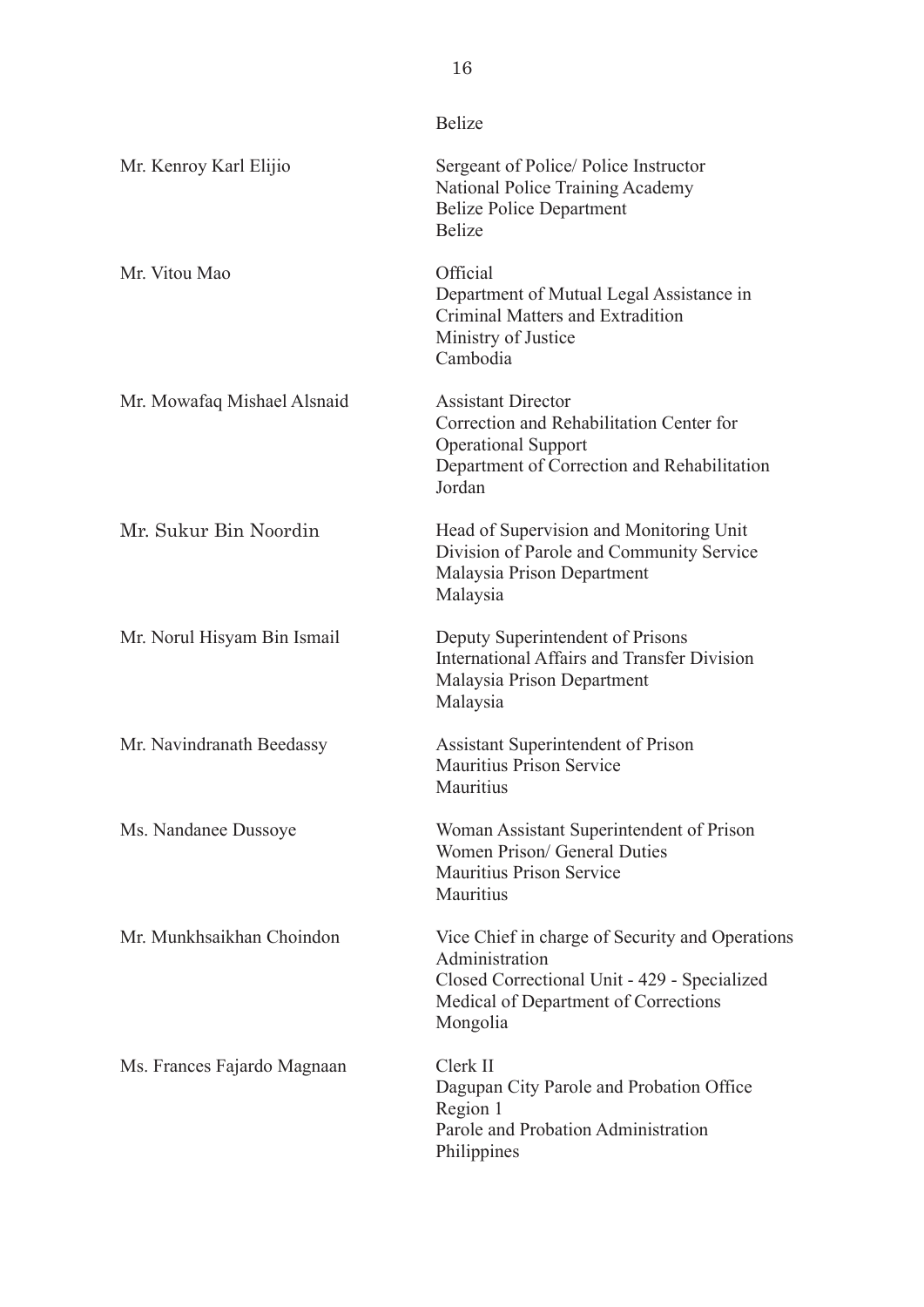| Ms. Leilani Reyes Serzo             | Chief Probation and Parole Officer<br>Manila City Parole and Probation Office No. 2<br>Parole and Probation Administration<br>Philippines             |
|-------------------------------------|-------------------------------------------------------------------------------------------------------------------------------------------------------|
| Ms. Chathurangi Jayathri Mahawaduge | <b>State Counsel</b><br><b>Criminal Division</b><br>Attorney General's Department, Colombo 12<br>Sri Lanka                                            |
| Ms. Irani Ganga Wakishta Arachchi   | <b>Senior State Counsel</b><br><b>Criminal Division</b><br><b>Attorney General's Department</b><br>Sri Lanka                                          |
| Ms. Maria Helena Dos Santos         | Prison Guard<br>National Directorate of Prison Service<br>Ministry of Justice, Becora Prison<br>Timor-Leste                                           |
| Ms. Helena Madeira Gomes            | Sub-Chief of Prison Guards<br><b>Social Reintegration Department</b><br>Ministry of Justice, National Directorate of Prison<br>Service<br>Timor-Leste |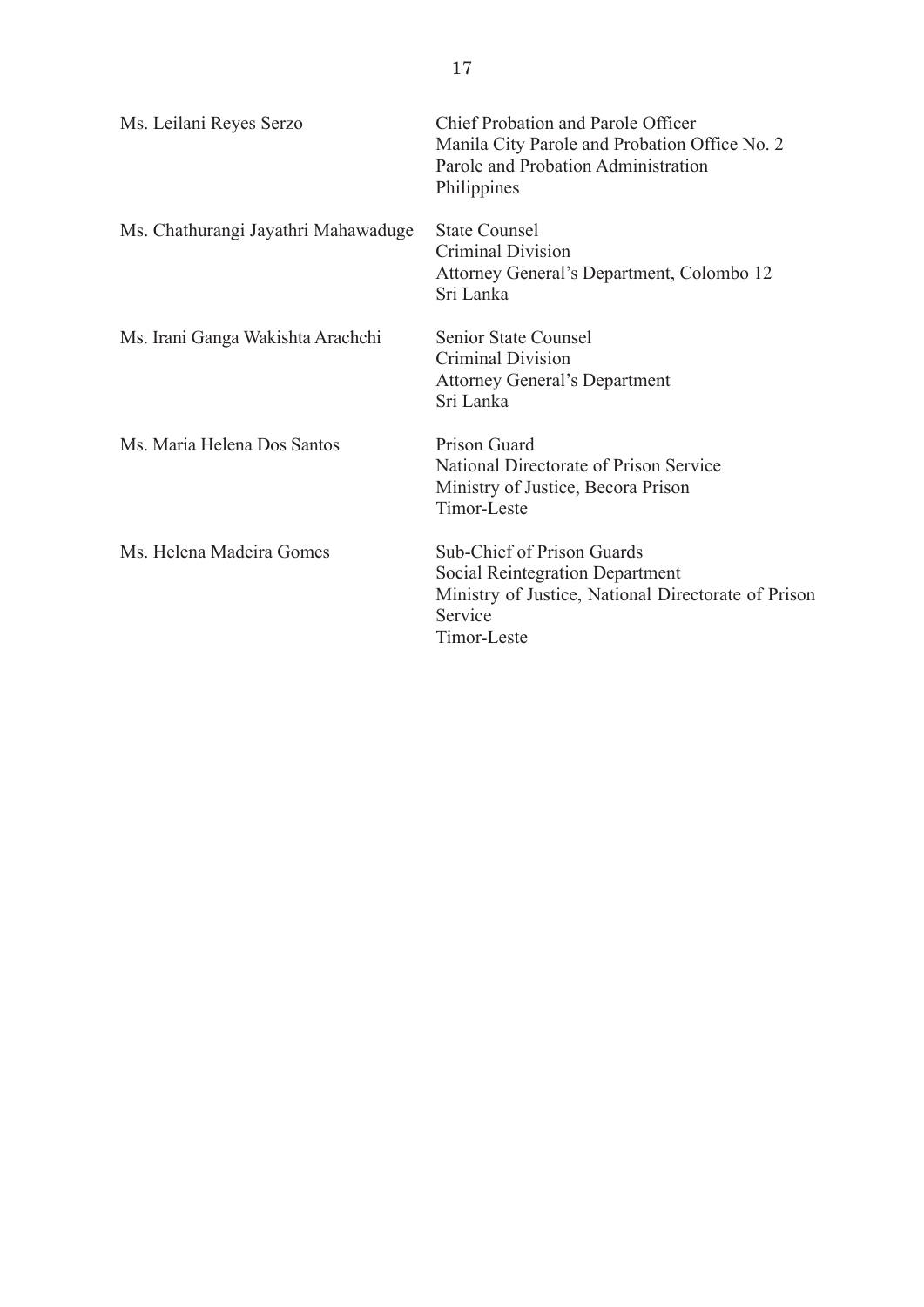# **THE 23RD UNAFEI UNCAC TRAINING PROGRAMME**

The 23rd UNAFEI UNCAC Training Programme was held from 22 September to 18 October 2021. Twenty-seven overseas participants attended. The main theme of the programme was *Tackling Emerging Threats of Corruption in the Borderless and Digitalized World*.

# **Overseas Participants**

| Ms. Rubina Mkhitaryan                      | Senior Specialist<br>Criminal Legislation Penitentiary and Probation<br><b>Policy Development Department</b><br>Ministry of Justice<br>Armenia |
|--------------------------------------------|------------------------------------------------------------------------------------------------------------------------------------------------|
| Mr. Islam Mohamed Radwan Elhadidy<br>Abdou | <b>Chief Prosecutor</b><br><b>International Cooperation Department</b><br>The Egyptian Public Prosecution<br>Egypt                             |
| Mr. Ziyad Taha Amin Taha Abouelella        | Senior Prosecutor<br><b>International Cooperation Department</b><br><b>Egyptian Public Prosecution</b><br>Egypt                                |
| Ms. Saffiatou Nyang                        | <b>State Counsel</b><br><b>Criminal Division</b><br>Ministry of Justice<br>Gambia                                                              |
| Ms. Evelin Damary Mendoza                  | Deputy Chief Prosecutor<br>Police Depuration Office<br><b>Public Ministry</b><br>Honduras                                                      |
| Ms. Arin Karniasari                        | Prosecutor<br>Directorate of Prosecution<br><b>Indonesian Corruption Eradication Commission</b><br>Indonesia                                   |
| Ms. Salmah                                 | Middle Investigator<br>Investigate Directorate<br><b>Corruption Eradication Commission</b><br>Indonesia                                        |
| Mr. Ali Hassan Berro                       | Senior Policy Analyst<br><b>Public Sector Reform</b><br>Office of the Minister of State for Administrative<br>Reform<br>Lebanon                |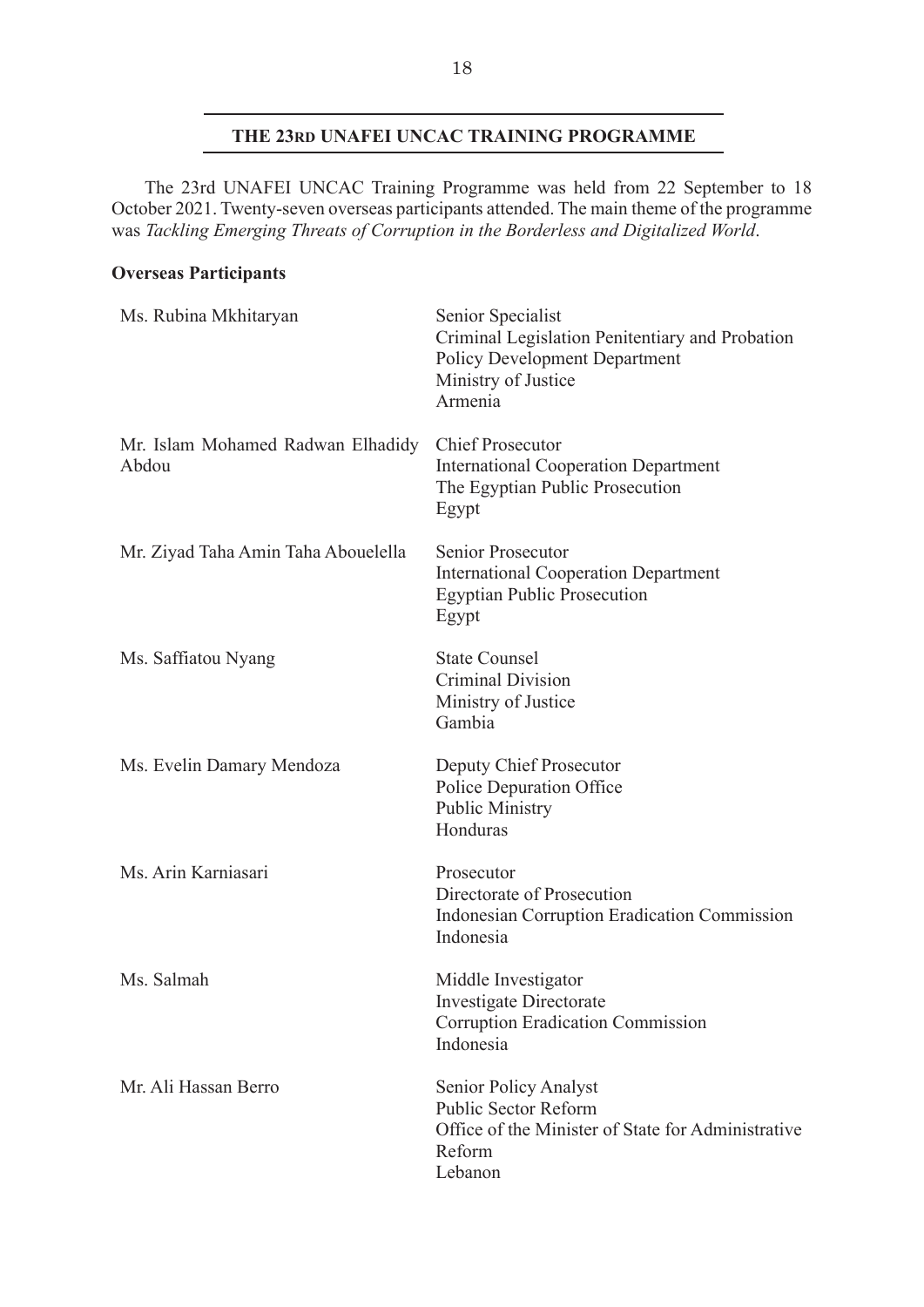| Mr. Chantheuane Boulome          | Acting Division of Audit Grant Project<br>Audit Loan and Grant Project Department<br><b>State Audit Organization</b><br>Lao PDR                      |
|----------------------------------|------------------------------------------------------------------------------------------------------------------------------------------------------|
| Ms. Merium Mable Sodala Chithila | <b>Operations Analysis Manager</b><br>Monitoring and Analysis Department<br>Financial Intelligence Authority<br>Malawi                               |
| Mr. Petros Mfune                 | Senior Report Centre Officer<br><b>Investigations/Report Centre</b><br><b>Anti-Corruption Bureau</b><br>Malawi                                       |
| Mr. Asrul Ridzuan Ahmad Rustami  | Senior Assistant Commissioner<br>Division of Anti-Money Laundering<br>Malaysian Anti-Corruption Commission<br>Malaysia                               |
| Mr. Mohd Nadzri Bin Ibrahim      | <b>Assistant Commissioner</b><br>Division of Anti-Money Laundering<br>Malaysian Anti-Corruption Commission<br>Malaysia                               |
| Mr. Ashfaaq Naeem                | <b>Public Prosecutor</b><br>Prosecution<br><b>Prosecutor General's Office</b><br>Maldives                                                            |
| Ms. Naahy Hawwa                  | <b>Public Prosecutor</b><br><b>Special Prosecution Unit</b><br>Prosecutor General's Office<br>Maldives                                               |
| Mr. Raju Adhikari                | <b>Investigation Officer</b><br>Property Investigation and Evaluation Department<br>Commission for Investigation of Abuse of<br>Authority<br>Nepal   |
| Mr. Suresh Chandra Adhikari      | <b>Section Officer</b><br>Policy, Planning and International Relations<br>Division<br>Commission for Investigation of Abuse of<br>Authority<br>Nepal |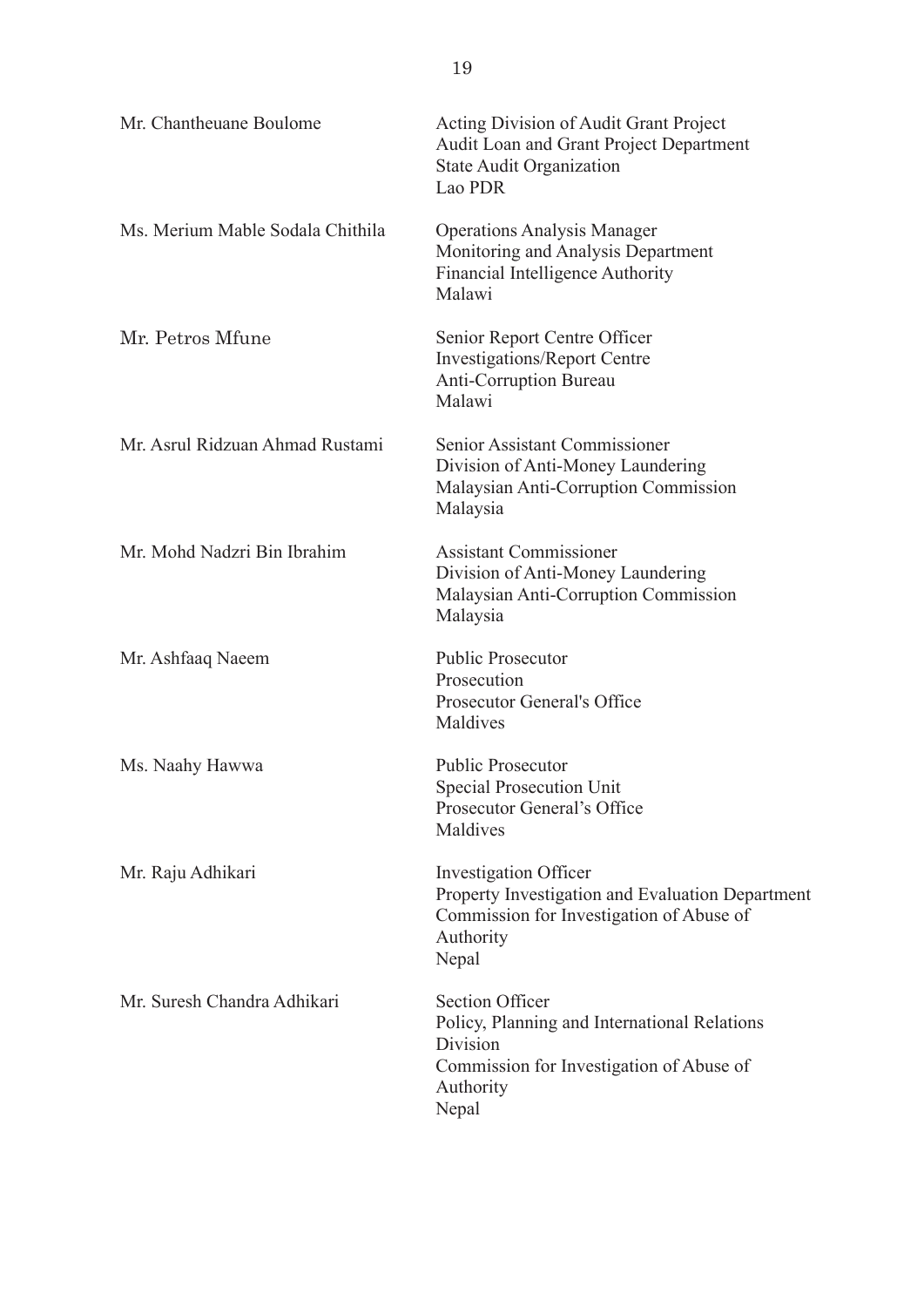| Mr. Obehi Samuel Ahanmisi        | Assistant Superintendent of Police/Detective<br>Force Criminal Investigations/X-SQUAD Section<br>Nigeria Police Force<br>Nigeria                              |
|----------------------------------|---------------------------------------------------------------------------------------------------------------------------------------------------------------|
| Ms. Rasha Tawfiq Said Amarneh    | <b>Commissioner Advisor</b><br>Palestinian Anti-Corruption Commission<br>Palestine                                                                            |
| Mr. Manuel Antonio Mata Avendano | Criminal Judge<br><b>Accusatory Criminal System</b><br>Judicial Authority<br>Panama                                                                           |
| Ms. Tapas Victoria Kametan       | Senior Legal Officer<br>Legal Division – Proceeds of Crime and<br><b>International Crime Cooperation Unit</b><br>Office of the Prosecutor<br>Papua New Guinea |
| Mr. Conrad Mate Patuve           | Parole Officer<br>Parole Service<br>Department of Justice and Attorney General<br>Papua New Guinea                                                            |
| Mr. Euclides Vidal Madeira       | Investigator<br>Investigation<br><b>Commission Anti-Corruption Timor-Leste</b><br>Timor-Leste                                                                 |
| Mr. Mirshod Khujaev              | Inspector<br>Public Relations, Appeals and International<br><b>Cooperation Department</b><br><b>Anti-Corruption Agency</b><br>Uzbekistan                      |
| Mr. Sadullajon Inoyatullaev      | Senior Teacher<br>Department of Teaching Legal English<br>Academy of General Prosecutors Office<br>Uzbekistan                                                 |
| Mr. Simcha Abel Blessing         | <b>Assistant Public Prosecutor</b><br><b>Commercial Crime Unit</b><br>Office of the Public Prosecutor Vanuatu<br>Vanuatu                                      |
| Ms. Thi Thuy Linh Pham           | Officer of Department of Economic Security<br>Ministry of Public Security<br>Viet Nam                                                                         |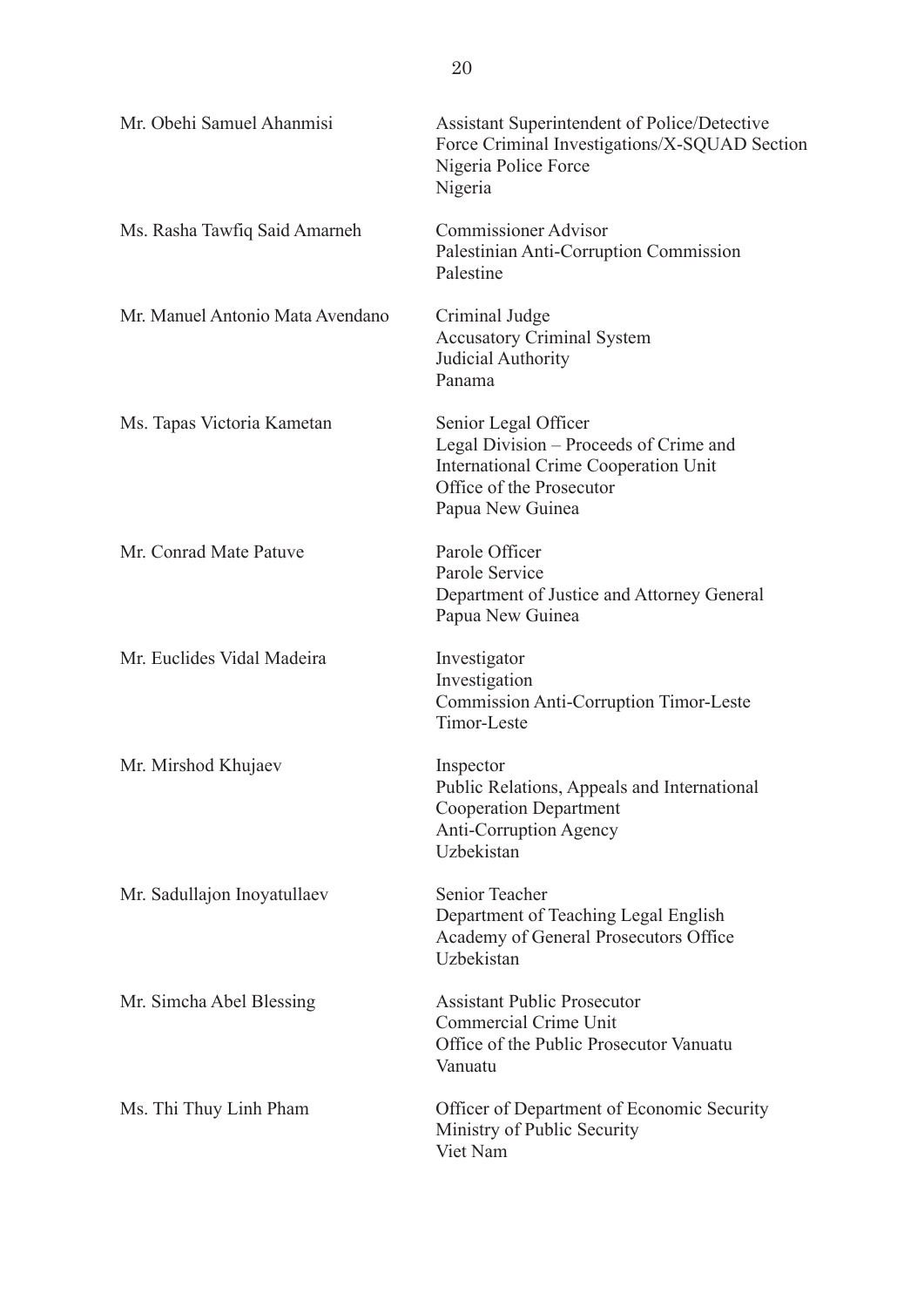## **INFORMATION ABOUT FORTHCOMING PROGRAMMES**

#### **1. Training Seminar for the Officers Involved in Juvenile Justice in Kenya**

From 7 to 10 February 2022 (tentative), UNAFEI will host the Training Seminar for the Officers Involved in Juvenile Justice in Kenya online. The purpose of the seminar is to train the trainers of the "Child Care Protection Officers Training Programme". Approximately 40 participants from Kenya will attend.

#### **2. The 177th International Senior Seminar**

From 12 January to 3 February 2022, UNAFEI will host the 177th International Senior Seminar online. The main theme of the Seminar is "Preventing Reoffending through a Multistakeholder Approach". Approximately 20 overseas participants will attend. 

## **3. Comparative Study on the Criminal Justice Systems of Japan and Nepal**

From 28 February to 4 March 2022, UNAFEI will host the Comparative Study on the Criminal Justice Systems of Japan and Nepal online. Twelve Nepalese participants will attend to study and discuss "Challenges to the implementation of the new Criminal Procedure Code in Nepal".

#### **4. First International Training Programme on Building Inclusive Societies**

From 2 to 17 March 2022, UNAFEI will host the First International Training Programme on Building Inclusive Societies online. This programme deals with issues on protection of the rights of crime victims including children. Approximately 10 overseas participants will attend.

## **5. Exchange Programme between the Japanese Prosecution Service and the Supreme People's Procuracy of Viet Nam**

On 18 February 2022, UNAFEI will host the Exchange Programme between the Japanese Prosecution Service and the Supreme People's Procuracy of Viet Nam online.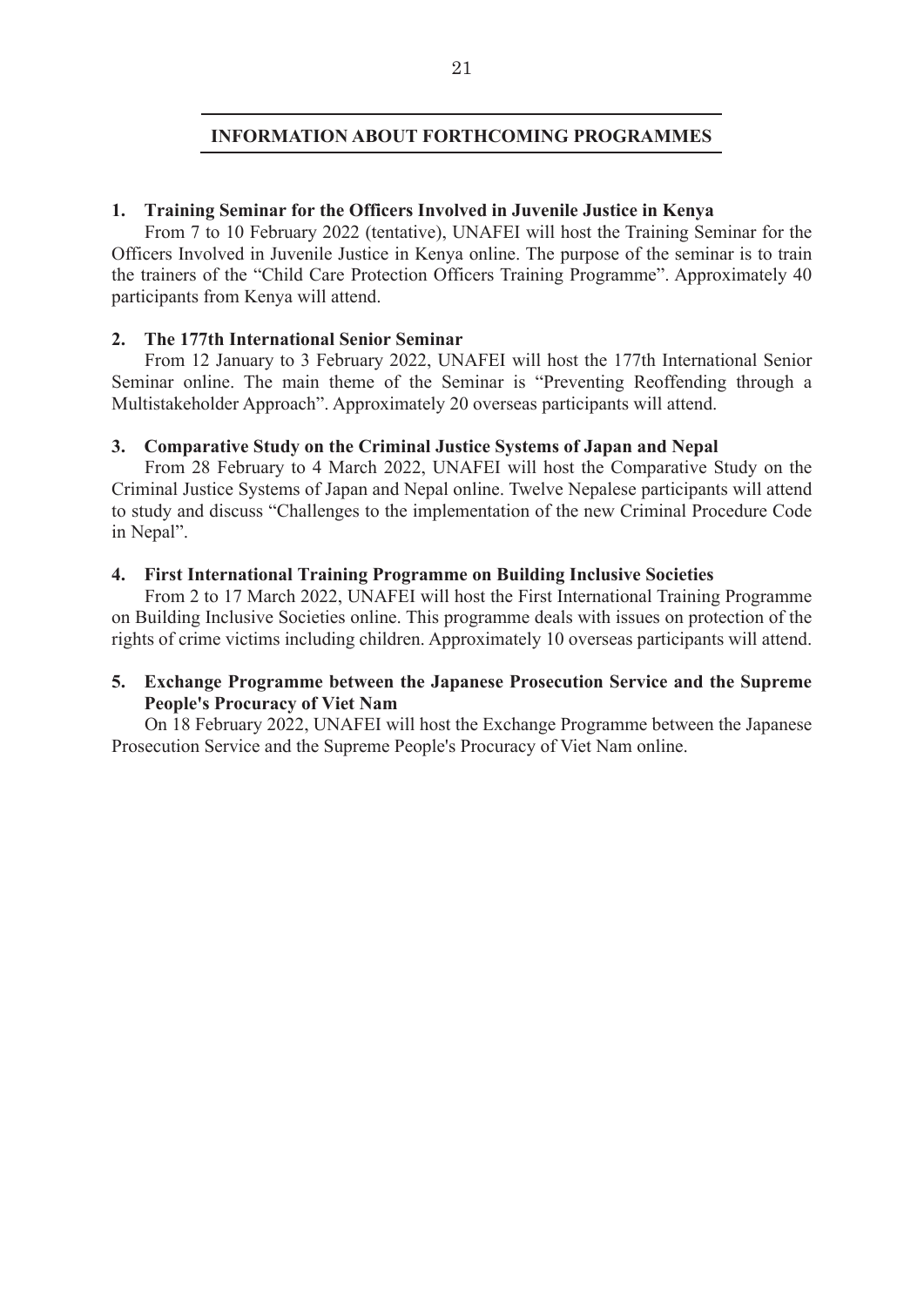# **FACULTY AND STAFF OF UNAFEI**

# **Faculty:**

| Mr. MORINAGA Taro     | Director                                  |
|-----------------------|-------------------------------------------|
| Ms. IRIE Junko        | Deputy Director                           |
| Ms. WATANABE Machiko  | Professor                                 |
| Mr. HOSOKAWA Hidehito | Professor                                 |
| Mr. OKUDA Yoshinori   | Professor                                 |
| Mr. YAMANA Rompei     | Professor                                 |
|                       | 175th Course Deputy Programming Officer   |
| Ms. MIYAGAWA Tsubura  | Professor                                 |
|                       | Chief of Research Division                |
| Ms. TAKAI Ayaka       | Professor                                 |
| Ms. SASAKI Ayako      | Professor                                 |
|                       | 175th Course Programming Officer          |
| Mr. OTSUKA Takeaki    | Professor                                 |
|                       | Chief of Information and Public Relations |
| Ms. TANAKA Mii        | Professor                                 |
| Mr. Thomas L. Schmid  | Linguistic Adviser                        |
|                       |                                           |

# **Secretariat:**

| Mr. TADA Ryosei       | Chief of Secretariat                    |
|-----------------------|-----------------------------------------|
| Mr. YAMAMOTO Shinichi | Chief of Training and Hostel Management |
|                       | <b>Affairs Section</b>                  |

# **Training and Hostel Management Affairs Section:**

| Mr. YOSHIHARA Daiki   | Senior Officer                             |
|-----------------------|--------------------------------------------|
|                       | 175th Course Assistant Programming Officer |
| Mr. FUJISAKI Takuma   | Senior Officer                             |
|                       | 175th Course Assistant Programming Officer |
| Mr. TATSUKAWA Masashi | Senior Officer                             |
| Ms. MUKAI Saori       | Officer                                    |
| Ms. OTANI Makiko      | Officer                                    |

# **International Research Affairs Section:**

Ms. IWAKATA Naoko Librarian

## **Secretarial Staff:**

Ms. YAMADA Hisayo Officer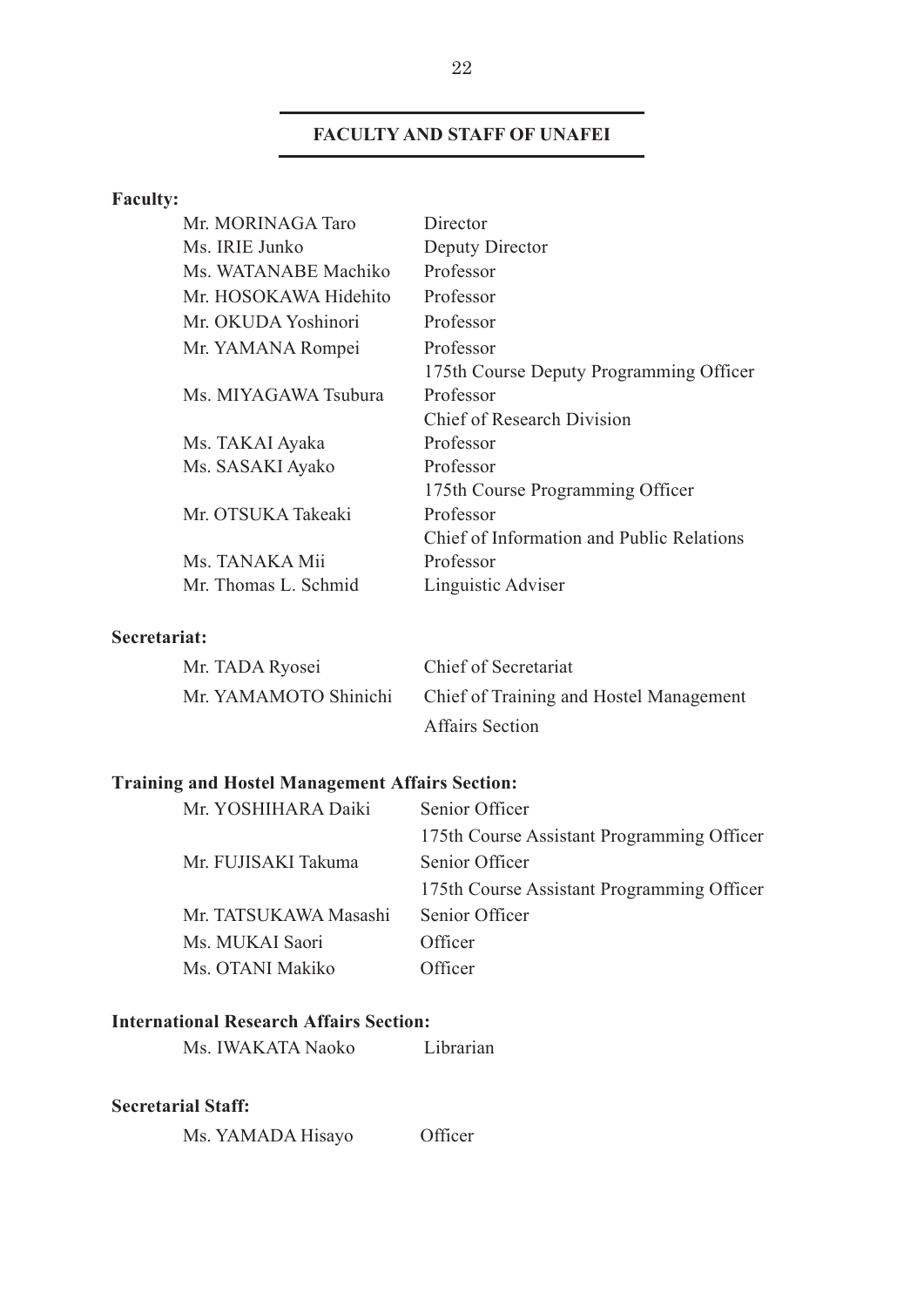# **JICA Coordinator for the 175th International Training Course:**

Ms. HISA Keiko

**UNAFEI Home Page:** https://www.unafei.or.jp/english/ **UNAFEI E-mail:** unafei@i.moj.go.jp